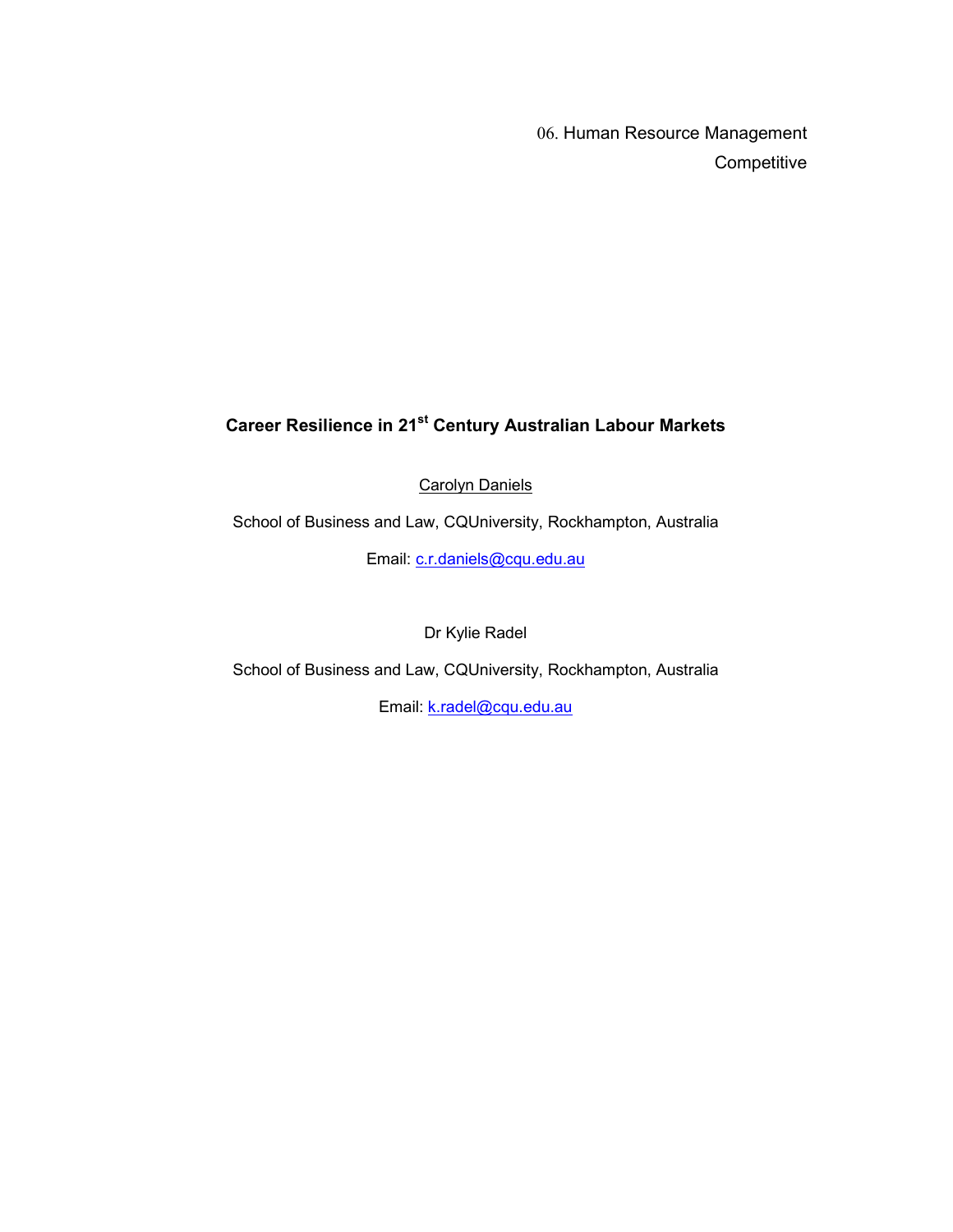# **Career Resilience in 21st Century Australian Labour Markets**

 $21<sup>st</sup>$  Century labour markets are experiencing rapid changes. As individuals struggle to manage careers and constant change in workplaces, the importance of resilience increases. Little information exists about career resilience or the application of resilience to career development. This paper outlines a qualitative research project which sought to identify resilience development factors in working graduates, whether this resilience transfers to workplaces and to identify career resilience factors required in labour markets. Findings suggest resilience transfers easily, and that career resilience, defined as the capacity to '*persevere*', '*cope*', '*hang on'* and '*carry on'* in turbulent labour markets, is crucial in *'demanding'* and *'competitive'* 21st Century workplaces. Results indicate labour markets stand to gain increased efficiency and productivity from a resilient workforce.

**Keywords:** Career development; employment relations; job satisfaction; organisational change

Labour markets have experienced dramatic changes in recent decades and many people are not coping with these changes (Bell & Quiggin, 2008; Canadian Career Development Foundation [CCDF], 2007). What is more, the importance of personal resilience may well increase as changes in work environments continue to evolve (Lounsbury et al., 2003). Very little empirical research has been carried out regarding the potential applications of resilience to career development (CCDF, 2007). Career development can be conceived as deliberate actions towards career improvement (Smith et al., 2009). In career development, the term 'career resilience' illustrates the competencies required for keeping pace with change in today's turbulent labour market conditions (CCDF, 2007).

The research aimed to identify resilience development factors in graduates who work within the changing environment of  $21<sup>st</sup>$  Century labour markets, whether these factors developed before and/or during study and whether this resilience was transferred to work place situations. It also sought to identify career resilience factors required in labour markets and to review the meaning of career resilience and its implications for individuals working in organisations. The research was underpinned by the strengths based model of resilience that focuses on providing supports and information that promote life success rather than emphasising and trying to eliminate problem areas that promote failure (Padesky & Mooney, 2012, p. 285). As such, the research was designed from a constructivist epistemology that supported the qualitative approach.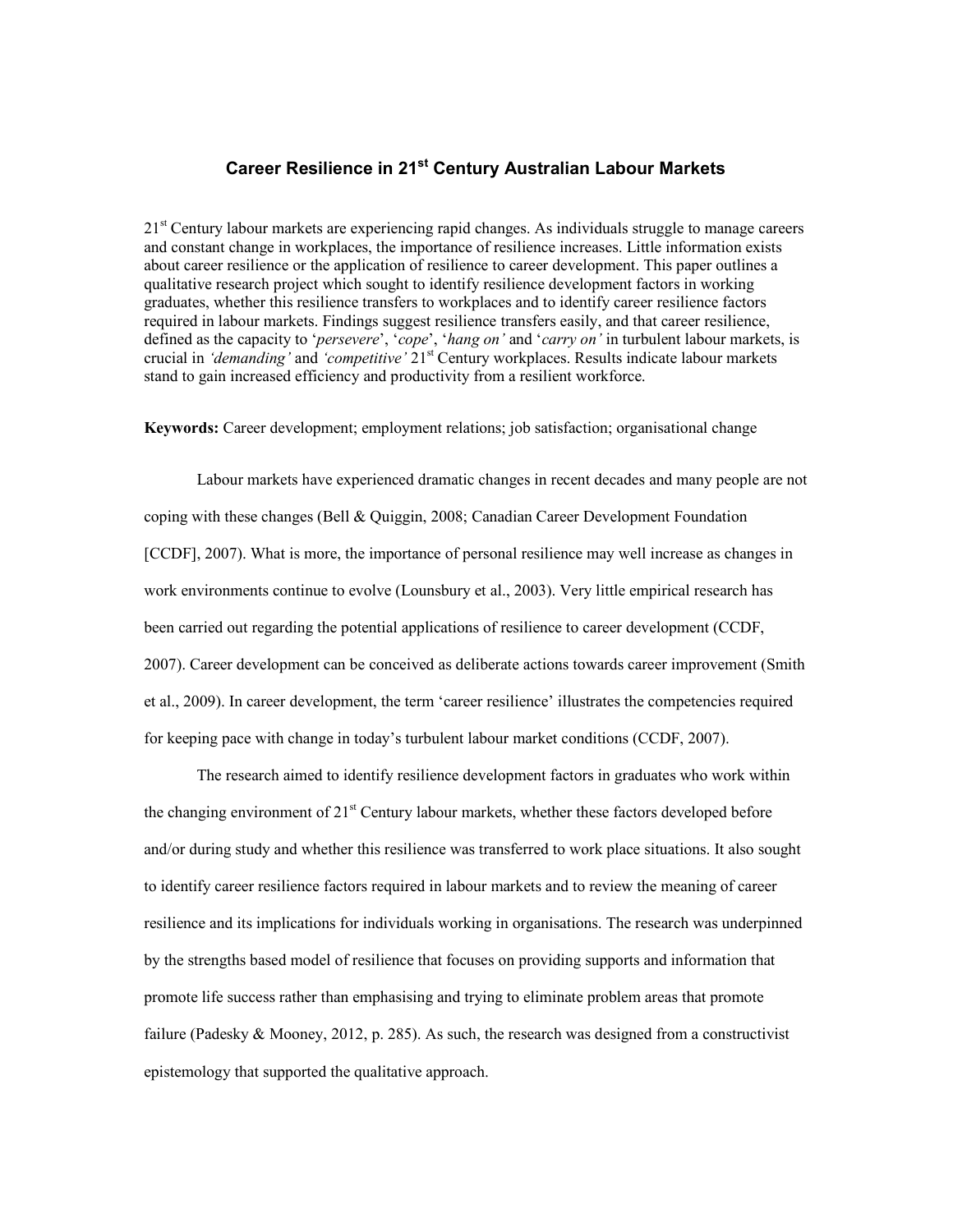#### **Resilience**

From its foundations in ecology, where resilience was described as the ability of a system to return to or 'bounce back' to its previous state after a disturbance (Holling, 1973), resilience theory and studies have been applied across disciplines (Wilkes, 2002). The distinguishing variable of resilience is adversity, and challenge, change, and disruption are evident before the process of resilience can occur (Eavolino-Ramirez, 2007, Maddi & Kobasa, 1991; McCubbin, 2001). Researchers sought to discover the process of attaining resilient qualities and resilience (Bandura, 1994; Earvolino-Ramirez, 2007; Gillespie, Chaboyer & Wallis, 2007; Hamilton, Kitman & Guyotte, 2006; Jacelon, 1997; Jackson, Firtko & Edenborough, 2007; Luthar & Cicchetti, 2000; Rutter, 1999; Tebes, Irish, Puglisi-Vasquez & Perkins, 2004; Werner, 2005). Resilience became *defined* as the 'process of coping with adversity, change, or opportunity in a manner that result in the identification, fortification, and enrichment of resilient qualities or protective factors' (Richardson, 2002, p. 308).

*Protective factors* can be divided into two categories: *internal protective factors* (self-esteem, self-efficacy, honesty, sense of responsibility, ability to restrain oneself, decision-making abilities), and *external protective factors* (such as family support, community involvement, caring school environment, role models) (McCubbin, 2001). Murray (2003, p. 21) explained *risk factors* 'are conceptualized as characteristics, traits, and experiences that can negatively affect development and outcomes'. Kumpfer (1999, p. 190) defined *risk factors* (in this instance at-risk children) primarily as 'chronic adversity in the environment of the child,' that included factors such as poverty, minority status, single parent families and family conflict. Figure 1 summarises protective and risk factors.

#### Insert Figure 1 about here

#### **Career Resilience**

Resilience can be viewed as the capacity of individuals to effectively adapt to adversity; it can be applied to the strengthening of personal resilience that can be taken forward into workplaces and careers (Jackson, Firtko & Endenborough, 2007). Similarly, early research defined career resilience as the 'ability to adapt to change, even when the circumstances are discouraging or disruptive' (London, 1997, p. 34). Contemporary research suggests career resilience relates more to the ability to survive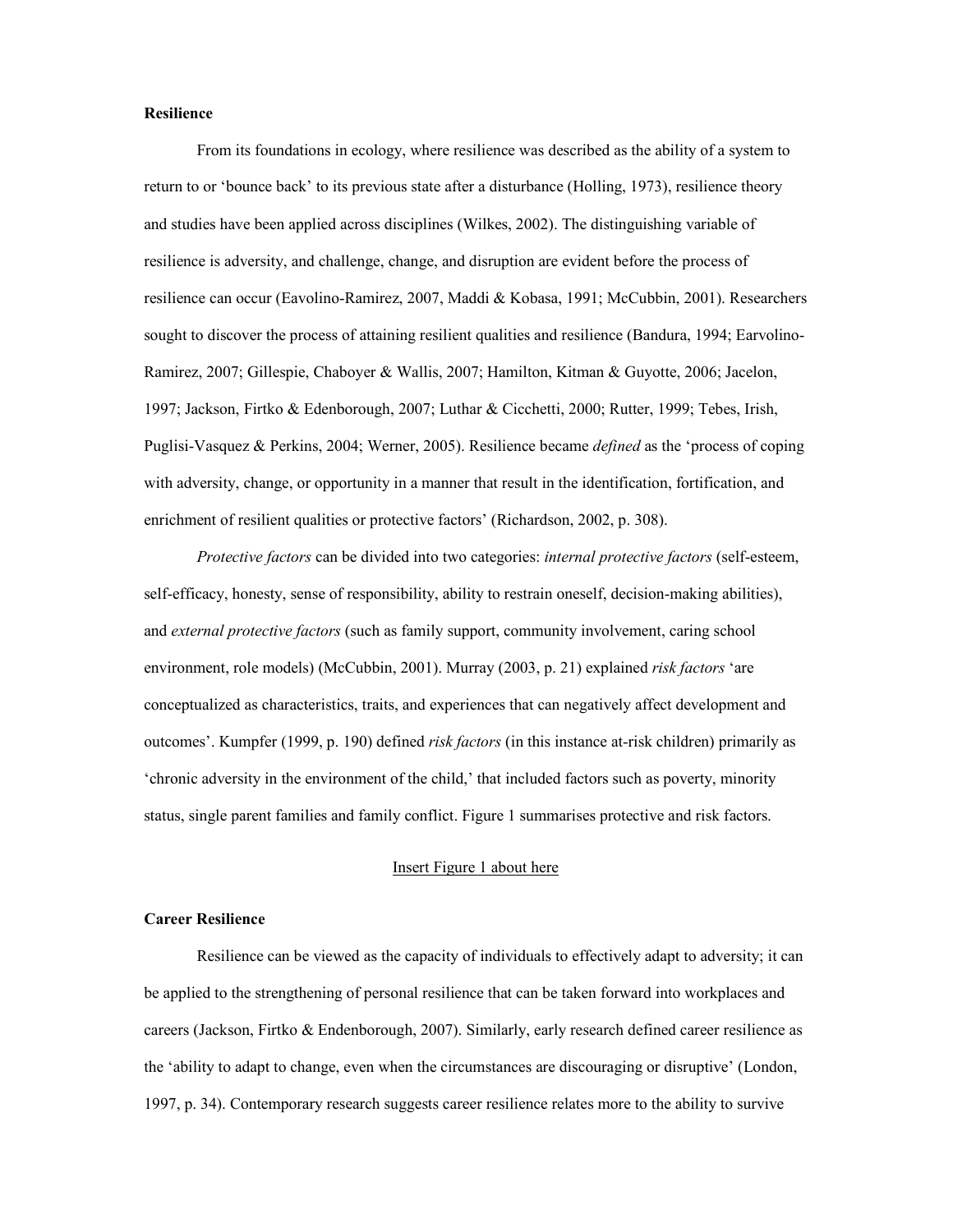change once it happens (Bimrose & Hearne, 2012). Globalisation, increasing competition, changes in technology and restructuring mean that high performing employees are no longer protected from dismissal; lifelong careers are a thing of the past (Stone, 2008). Job insecurity impacts on careers by taking away the foundations of long-term career planning and altering the emphasis from employment to employability and the need for individuals to take control of their own career development (Story, 2000). These issues make it vital that employees are concerned about their own career development, and that they are responsible for keeping themselves marketable (Stone, 2008). With this in mind, employees need to critically examine their personal and vocational interests and goals, current skills and abilities, and be able to identify their career objectives (Stone, 2008). These key aspects of resilience development and career resilience can be effectively explored through qualitative research methods.

#### **METHODOLOGY**

Considering the complexities of resilience development and career resilience, the research used a qualitative approach underpinned by a constructivist epistemology to reveal the underlying meanings of the phenomena being studied (Veal, 2005), that is, to identify factors that contribute to resilience in working graduates, whether these factors transferred to their workplaces and to identify career resilience factors required in labour markets. Qualitative data is usually a record of what people have said in response to questions in in-depth interviews (Myers, 2009). The constructivist viewpoint is where concepts and theories are constructed by researchers in collaboration with research participants who are trying to explain or make sense of their lived experiences, both to the researcher and themselves, during interviews (Corbin  $\&$  Strauss, 2008). This requires an environment where participants can freely tell their stories (Charmaz, 2000). It was these stories that provided the data for the research (Myers, 2009).

Participants self-selected through a purposive, convenience sampling process (Saunders, Lewis & Thornhill, 2009). The study aimed to develop a deep understanding of the lived realities of two participant groups: Group 1) *Working Graduates,* four females and one male, who all worked in large companies. They were purposively selected to gain an understanding of the impact that employment and life experience has had on their perception of resilience and its transferable attributes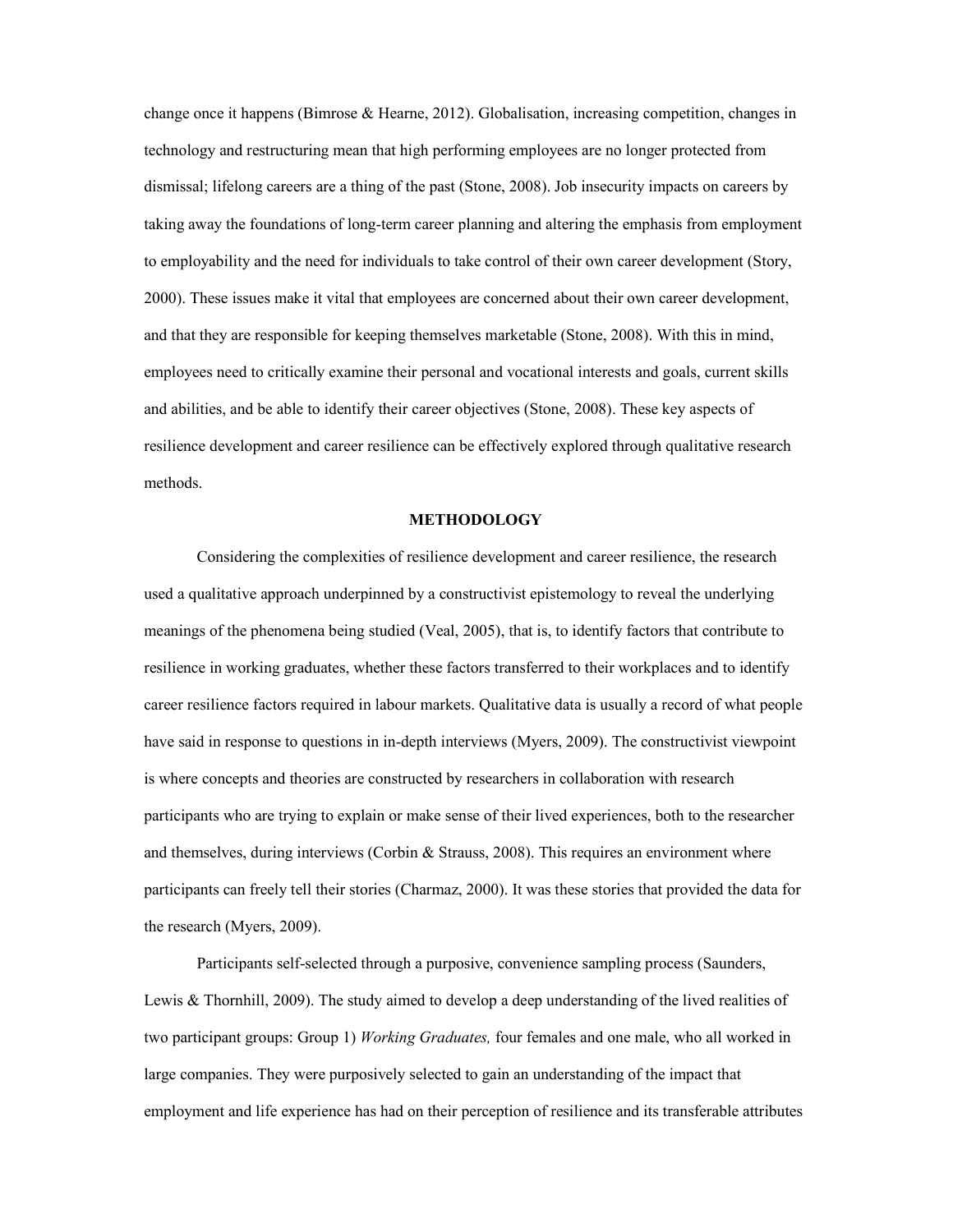to career resilience. They were asked to provide a self-rating of their resilience before studying, while they were studying, and whether or not they thought this resilience transferred to their workplaces. Group 2) *HR and Management Personnel,* consisted of one male business owner, one female business owner and two managers in large companies. The four participants were asked about their perception of career resilience to gain an understanding, from an employer's perspective, of the application and applicability of resilience attributes to career development and progression.

Qualitative data was generated through semi-structured interviews that were digitally recorded, taking up to an hour each. Data analysis for the project was undertaken through an openended process of thematic coding and cross-referencing across the various sources. Data analysis for each group occurred separately, except for two questions related to career resilience which were common to each group. In this instance, data was analysed separately first and then synthesised as appropriate. Human research ethics committee approval was gained. Participants consented to participating in the research and gave permission to publish the results. Participant's personal anonymity and that of their organisations and locations was assured.

#### **FINDINGS**

One of the unexpected findings in this project related to generational differences that emerged amongst participant's right from the first interview, particularly with reference to Generation Y in the workplace and the frustration expressed towards them by Baby Boomer managers because they '*don't want responsibility*,' '*they tire quickly,*' '*they don't work nearly as hard [as my generation]… [and] want to be paid big money'.* Some participants insisted they were not like their cohort, others criticised the younger generations coming through, while others thought their generation was the most resilient.

Although the research did not set out to 'classify' participants into generational cohorts, the differences between the generations required explanation and definition. Generation has been defined as a 'group of people or cohorts who share birth years and experiences as they move through time together, influencing and being influenced by a variety of critical factors. These factors include shifts in society-wide attitudes; changes in social…and public policy…' (Kupperschmidt, 2000, p. 66). Each generational cohort has distinctive experiences that affect their occupational values and beliefs (Zopiatis, Krambia-Kapardis & Varnavas, 2013). An understanding that individuals values differ but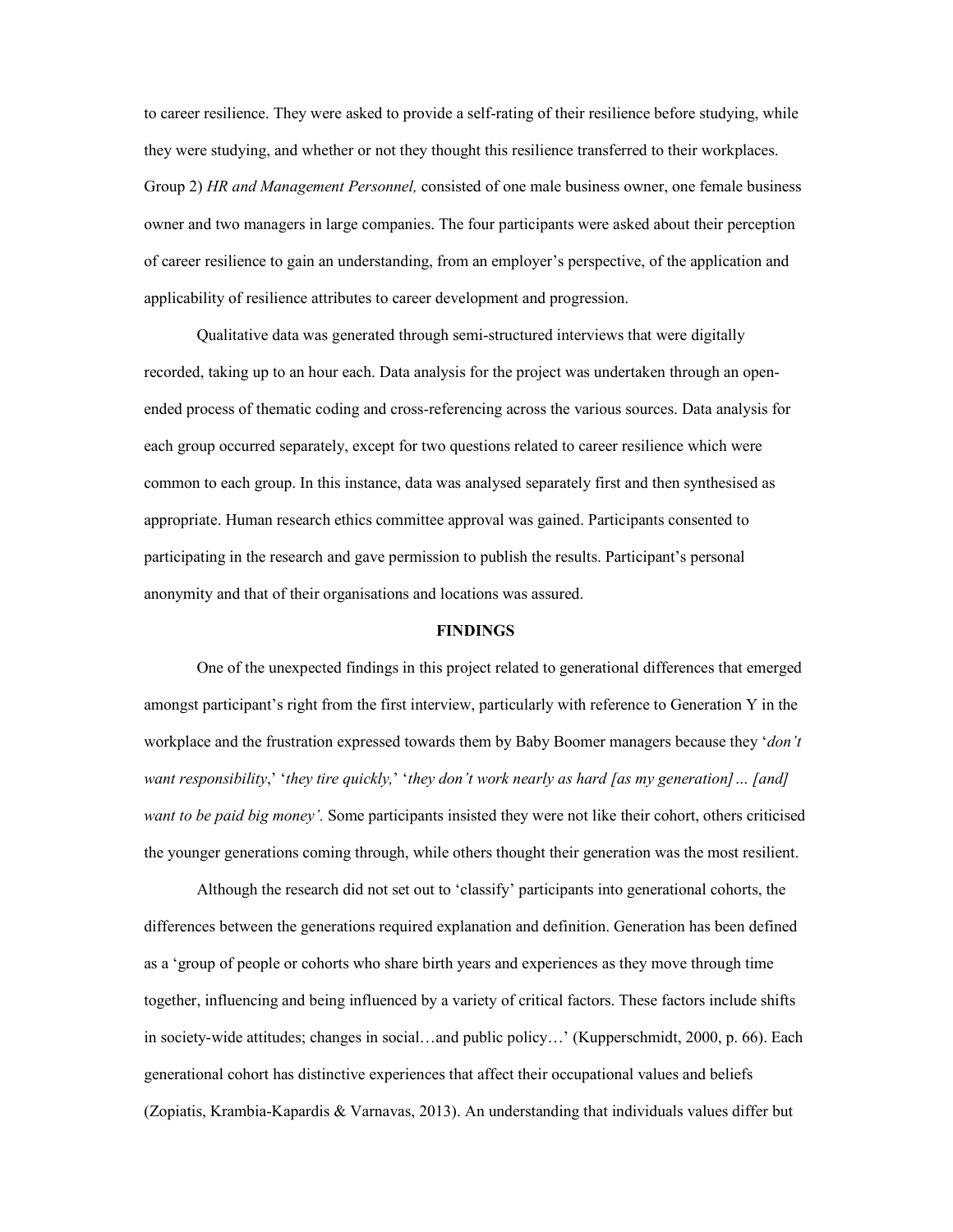also tend to reflect societies values in the period are helpful in explaining and predicting behaviour, for example Generation X are more likely to refuse weekend work than their parents (Robbins, Judge, Millet & Waters-Marsh, 2008). The literature varies over which years define each generation. For the purpose of the study, a generational timeline was used whereby, Baby Boomers were identified as born between 1946 and 1964, Generation X, between 1965 and 1976, and Generation Y between 1977 and 1994 (Solomon, Hughes, Chitty, Marsh & Stuart, 2014).

#### **Baby Boomers, Generation X and Generation Y**

Baby Boomers were heavily influenced by the civil rights movement, women's liberation, the Beatles, and the Vietnam War (Robbins et al., 2008). They represent a huge cohort born after the Second World War (Beutell & Wittig-Berman, 2008). They see the organisation that employs them as vehicles for their careers; their loyalty is to their careers and their main concern is to 'Look out for Number One' (Robbins et al., 2008). They are faithful to their employers, willing to make long-term commitments and look for stability and security (Dessler, Griffiths & Lloyd-Walker, 2004).

Generation X were the first 'latchkey' generation (Martin, 2005) and the first generation with large numbers of single-parent families due to high divorce rates (Beutell & Wittig-Berman, 2008). Generation X has been shaped by globalisation, dual-career parents, and computers; they value flexibility, life options and achieving job satisfaction (Robbins et al., 2008). While money is an important indicator of career performance to this cohort, they are willing to trade off promotions, security, and pay increases for more attractive lifestyle options (Robbins et al., 2008). They seek a work-life balance that suits their individual needs (Jorgensen, 2003). Unfortunately, the flexibility and work-family support Generation X desires has not been achieved by many organisations (Beutell & Wittig-Berman, 2008).

Generation Y, the largest cohort since the Baby Boomers, are the first to grow up online; they resist reading traditional media such as newspapers, and are increasingly turning off the television (Solomon et al., 2014). They grew up during prosperous times but, as the most recent entrants to the workforce, find themselves entering a post-boom economy (Robbins et al., 2008). Generation Y have high expectations, seek meaning in their jobs and careers and are comfortable with diversity (Robbins et al., 2008). This generation has the potential to become the highest producing workforce in history if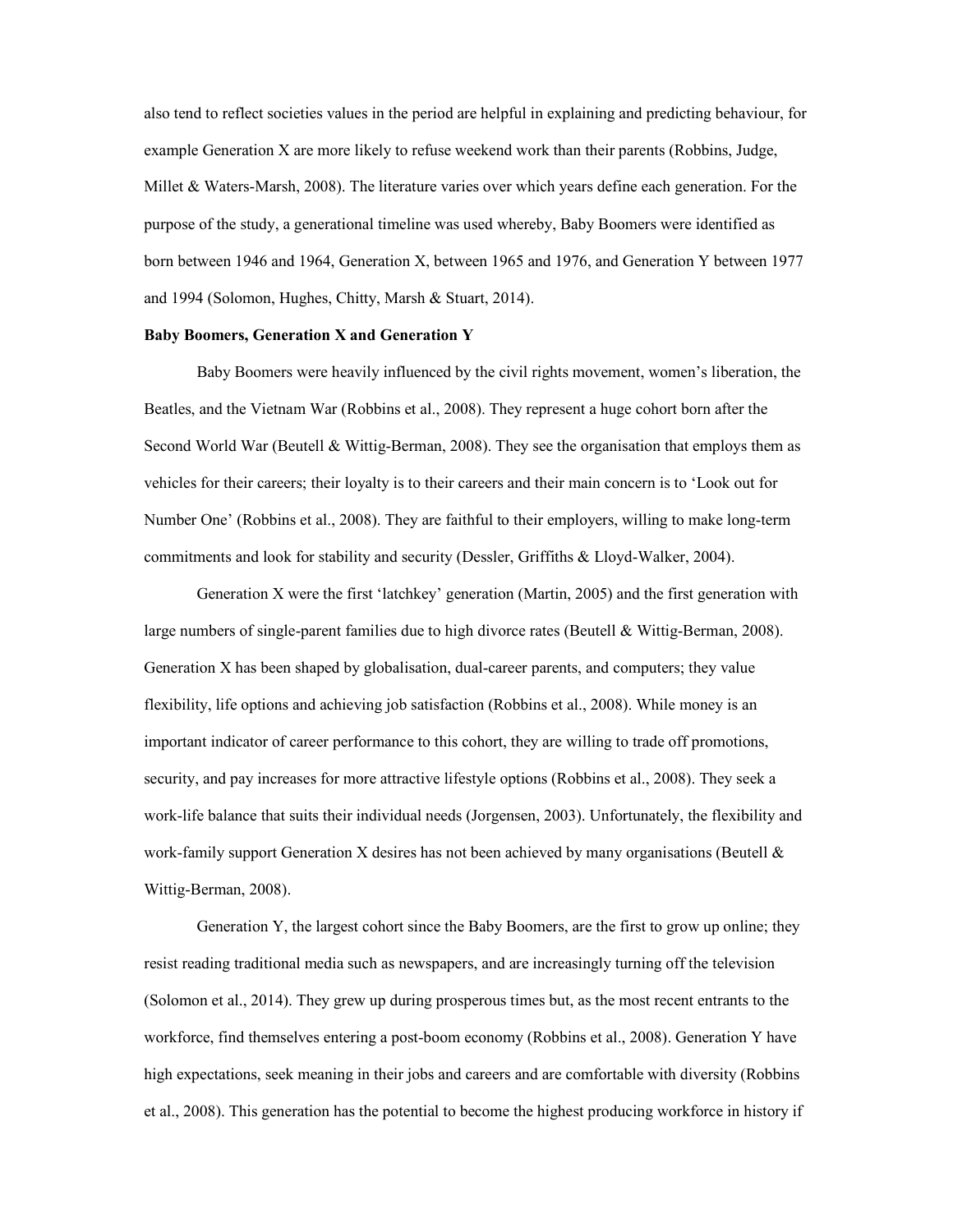managers recognise and capitalise on the 'character' and expectations of these talented, demanding, young adults (Martin, 2005). They seek financial success, value freedom and a comfortable life, and like Generation X, enjoy teamwork but are also highly self-reliant (Robbins et al., 2008). Figure 2 presents the characteristics of participants within their cohort.

#### Insert Figure 2 about here

Because many participants had placed themselves within their generational cohort, participant's responses were aligned within their particular generational cohort during analysis.

#### **Factors Associated with Personal Resilience**

To gain an understanding of graduate's perceptions of resilience, they were asked to explain what personal resilience meant to them. Figure 3 summarises the data. The common factor, '*over time'* was identified in each generation's definition of personal resilience.

### Insert Figure 3 about here

#### **Factors Associated with Resilience before Study**

Two Generation Y graduates considered their personal resilience before studying was either '*never considered before studying'* or that they were not *'resilient before studying'*. The Generation X and Baby Boomer graduates considered they were *'already resilient before [studies]'.* Participants considered, '*Resilience is probably only learnt through experience'* and *'over time you learn to get through the struggles and move on, it [resilience] comes with you'.* The development of resilience before study according to graduate's, came '*over time*', age and 'e*xperience*'.

#### **Factors Associated with Resilience during Study**

The two Generation Y graduates considered resilience while studying developed out of '*personal struggles'* that increased personal resilience, but '*not because of study.'* Overcoming personal struggles and getting '*a stronger backbone and cop[ing]*' were also associated with resilience when studying. One Generation X graduate considered study helped them increase resilience through *'meeting deadlines, putting yourself under pressure and just continuing. Having that voice in your*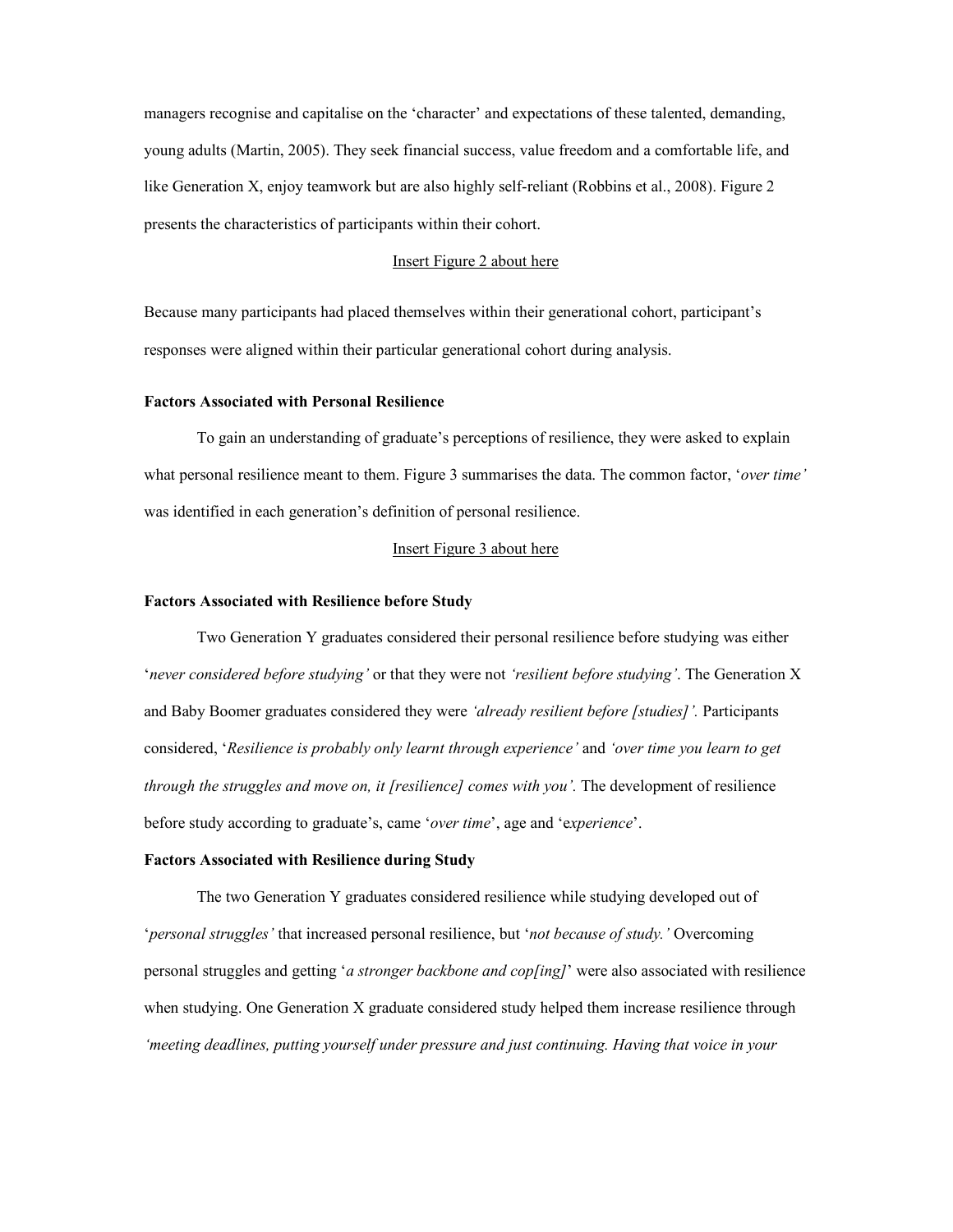*head [saying], "you can do it", and "keep going"'.* The Baby Boomer felt resilience attributes '*collapsed for a while'* due to lack of '*support'.*

#### **Factors Associated with Resilience in the Workplace**

Both groups were asked to identify workplace resilience factors which they said included: provision of '*work-life balance,'* being able to '*carry on,'* recognising and '*taking up opportunities,*' and '*supportive*' workplaces, mentioned because businesses today are seen to be '*demanding,'* and '*competitive'.* Participants identified *'work-life balance'* as a major factor associated with resilience in the workplace. Baby Boomer managers were aware that '*supportive'* work environments were beneficial for staff; however, it was largely absent in the participants workplaces.

# **Factors Associated with Career Resilience**

Factors associated with career resilience included the capacity to *'hang on,' 'to 'persevere,'* to *'cope,'* to '*carry on,'* to *'maintain education,'* to '*take opportunities,'* and to '*get new skills'.* For Generation Y career resilience was about withstanding and persevering in workplaces; a view that sees individuals on their own in the workplace. For Generation X career resilience was about looking out for *'opportunities'*, it was future focused, it was about persisting. However, it was recognised that encouraging, *'supportive'* workplaces would assist. Baby Boomer career resilience was about *'coping'* and management of self in the workplace, as well as carrying out fulfilling and gratifying work.

#### **Factors Associated with Resilience Transfer**

Factors that 'assisted' with the transfer of resilience were not identified. However graduates all agreed that personal resilience attributes carry over to the workplace because: *'[resilience] is within you, [it's] your personal resilience'; '[resilience] crosses over to every aspect of your life, work and social life'* and *'there are similar experiences from study to life and working and you can apply the same principles [of resilience]'.* However, the Baby Boomer graduate iterated that '*personal issues demolished'* resilience impacting on resilience in every area of life including in workplaces.

#### **DISCUSSION**

Resilience development before studying occurred '*over time*', age, and '*experience*' across the generations in different ways. Mentors and '*coping'* strategies helped Generation Y develop resilience during study, self-talk helped Generation X and *'support'* would have helped the Baby Boomer.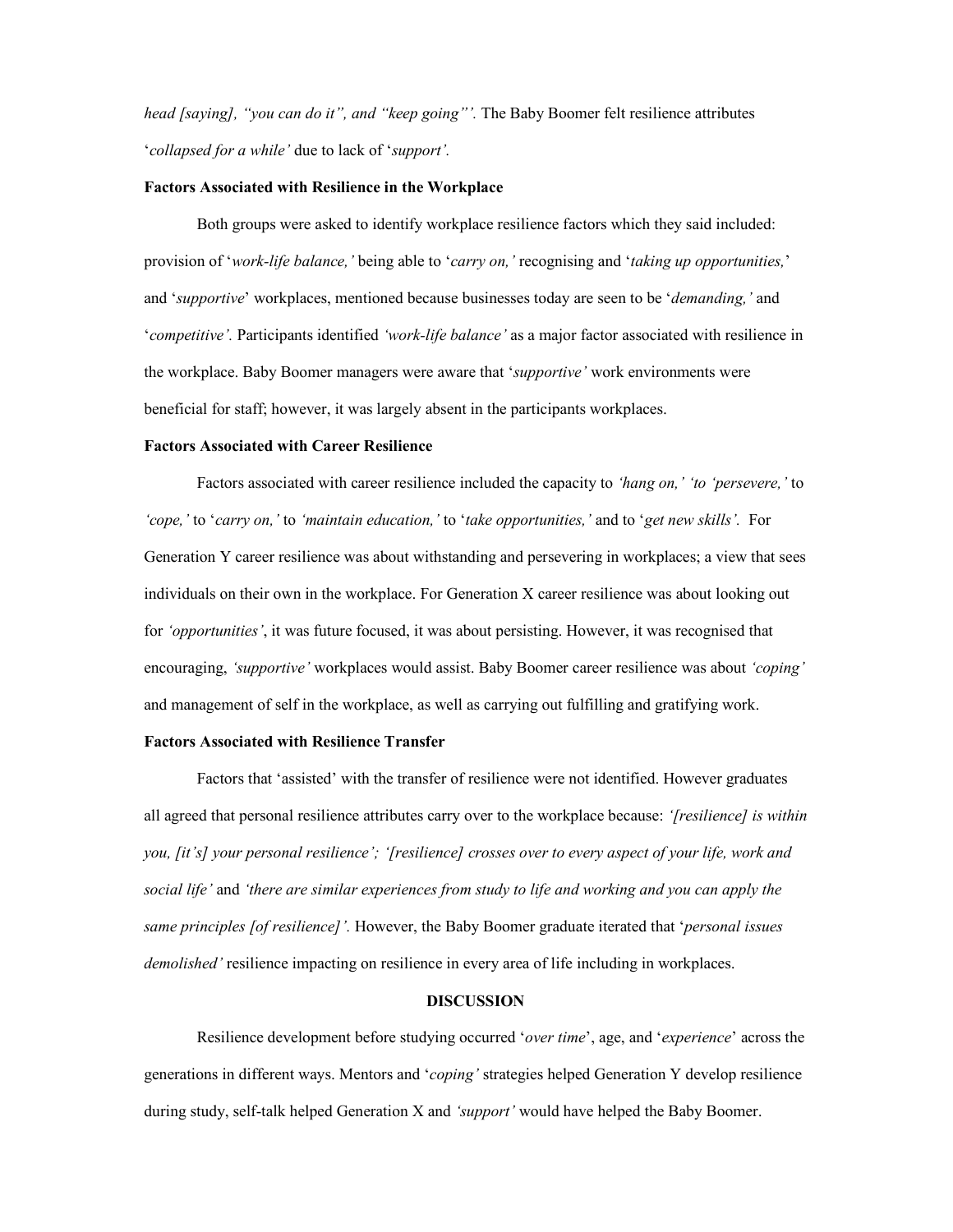Figure 4 presents a general conceptual model of graduate's responses that illustrates resilience development before and during study that occurred '*over time'*, age and '*experience*'. The double arrow line represents the continuum of time, age and experience and its link to resilience development.

#### Insert Figure 4 about here

Analysis of factors associated with resilience transfer revealed resilience appears to be a construct that transfers easily between life, work, and social aspects of participants lives because '*it's within you. It's your skill, your attribute that you rely on'* and *'it crosses over to every aspect of your life';* defined as:

*Resilience appears to be a construct that operates freely across all dimensions of an individuals lived experience, a dynamic part of the whole person.* 

The research found that perspectives about career resilience alter over time relative to the generations who are still working today. A general conceptual model of career resilience relative to the '*time*' age and '*experience*' of each of the three generations within the two participating groups presents this concept (refer Figure 5).

#### Insert Figure 5 about here

Analysis of the data across the generational cohorts in  $21<sup>st</sup>$  Century workplaces resulted in a contemporary definition of career resilience:

*Career resilience is the capacity to 'persevere', 'cope', 'hang on' and 'carry on' in turbulent labour market conditions and includes the ability to gain 'new skills' and capitalise on 'opportunities' in order to survive the changes in 'demanding' and 'competitive' 21st century labour markets.* 

Rickwood (2002) maintains that career resilience understands change is a constant and advocates that adaptability is the primary skill people need in an ever-changing workplace environment; that and the ability to read the external environment. Career resilience also recognises that learning is constant when change is constant (Rickwood, 2002). These views are conducive to the definition of career resilience developed out of the research project.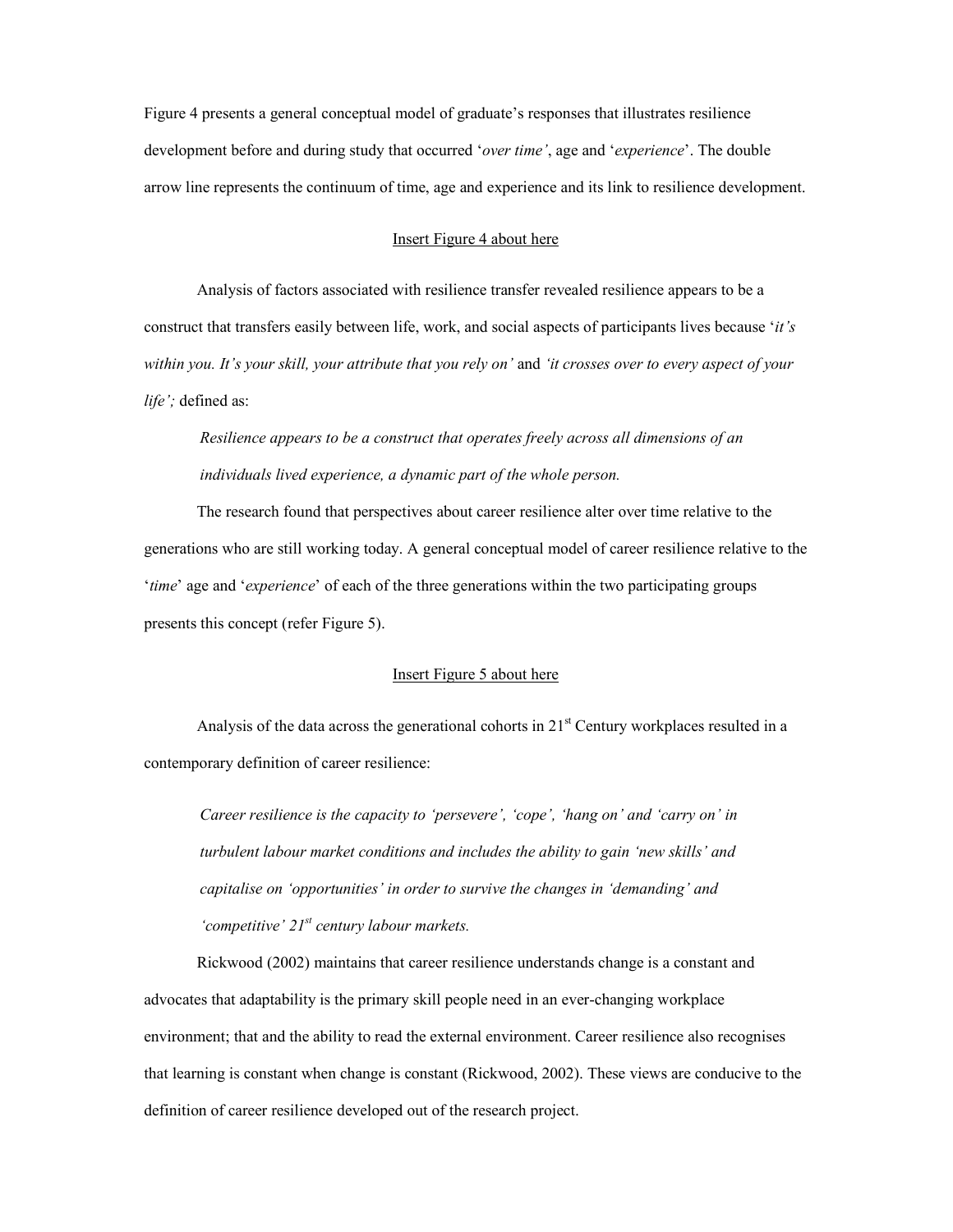#### **Multi-generations in the Workplace**

Other major themes arising from the research relate to generational resilience, workplace pressure and work-life balance and confirmed generational differences exist in the workplace. Unsurprisingly, these differences exist whenever there is a comparison of generational cohorts and are often described as the 'generation gap' (Zopiatis et al., 2013). This generation gap, according to Deal (2007), is largely the result of misunderstanding. Pekala (2001) maintains identifying the characteristics that define each generation is essential in order to effectively manage them. Some experts contend that the differing world views held by each of the generational cohorts can negatively impact job satisfaction (White, 2011). White (2011) claims while there are differences among individuals in how they approach work, these generational characteristics are based on minimal scientific research.

Results of a study on personality and motivation differences between the generations were: '…not supportive of the generational stereotypes that have been pervasive in… literature and media… few meaningful differences were found between the three generations…even when differences have been observed, these have related more to age than generation' (Wong, Gardiner, Lang & Coulon, 2008, p. 878). Wong et al. results (2008, p. 878) 'emphasizes the importance of managing individuals by focusing on individual differences rather than relying on generational stereotypes'. The differences among generations can be seen as a continuum and not necessarily divisive if the description 'generation gap' is reinterpreted to mean life stages (White, 2011).

Frequently, generational cohorts are used as target groups in marketing segmentation (Solomon et al., 2014). Wong et al. (2008) maintains these generational profiles are not necessarily accurate so caution must be exercised to ensure stereotyping does not creep in. Findings in this research project suggest generational segmentation appears to have transformed into a stereotype influencing contemporary views of who we are, altering our perceptions of life stage. Reflecting on White's (2011) study, Generation Y will eventually be the age of today's Baby Boomers, and when they reach that life stage, may exhibit the same characteristics attributed to Baby Boomers today. However, the segmenting of generational cohorts in this study revealed that themes of '*time'* age and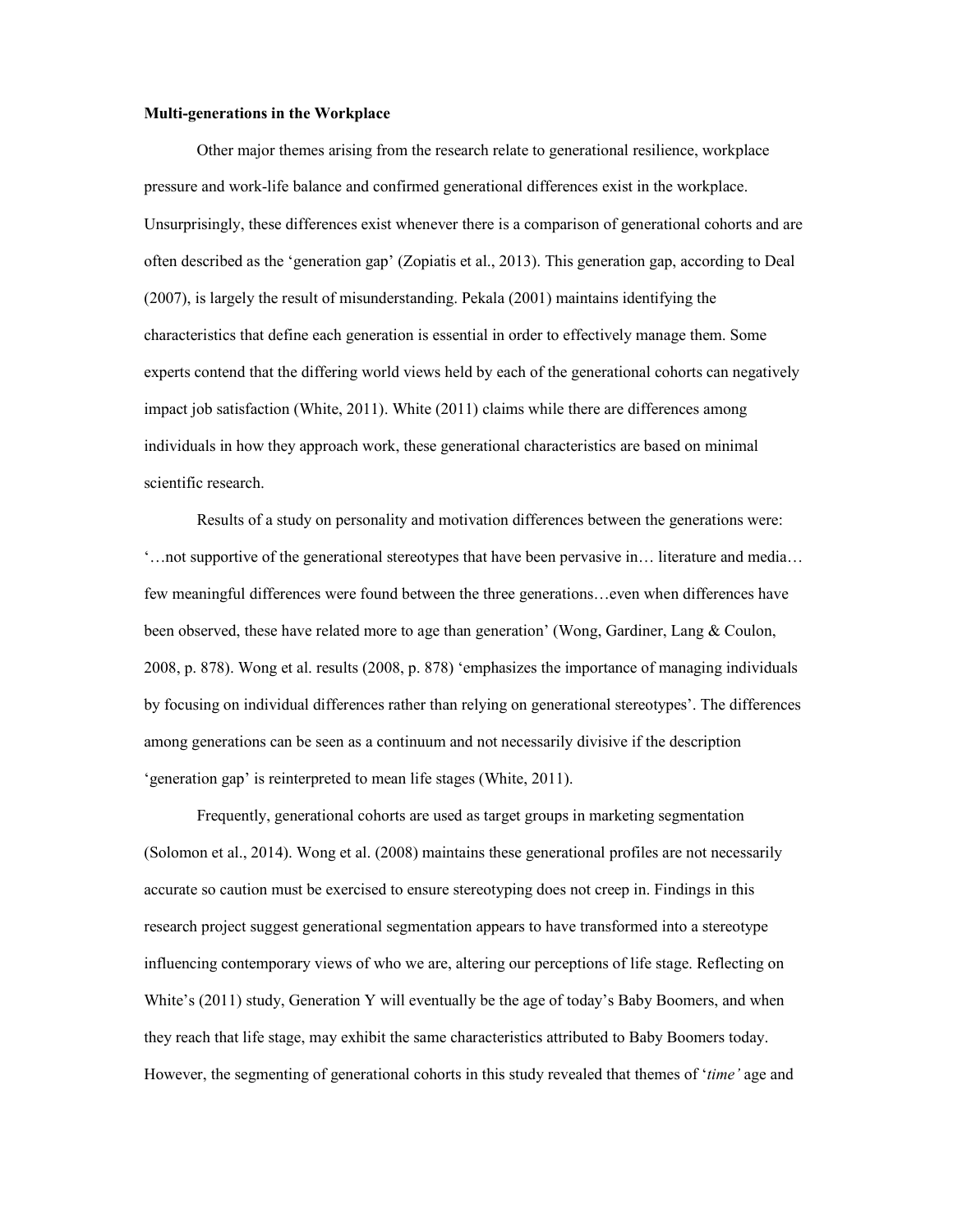'*experience'* have a bearing on resilience development. This insight proved useful when analysing the data, allowing for comparisons of resilience development between the generations.

#### **Workplace Pressure**

Both managers and graduates experienced workplace pressure caused by changes. One Baby Boomer Manager *'had to learn the internet to keep up'* while the Generation Y manager felt, *'[m]y generation struggle, they're poorly educated…'* One Generation Y graduate explained; *'[y]ou need to have a thick skin, you need to be tough.'* A comment from a Generation X graduate alluded to the reason for more pressure in workplaces; *'[m]ore demands are placed on people because there's more requirements, and people work longer hours.'* While another succinctly stated to read the external environment, *'[y]ou need to know who is out there and what they want, and what others are doing'*. Figure 6 explores resilience in the workplace over '*time*', age and '*experience*'.

#### Insert Figure 6 about here

Workplaces across the generational cohorts appear to be workplace focused, pressurised, rigid and unbending, even though some of the cohorts recognise that '*supportive*' workplaces would be beneficial to resilience in the workplace. This pressure in the workplace was not a surprise. However pressure caused by rapid changes sees workplaces almost neglectful of their employees need and desire for support within this framework of constant change. While workplace pressure is unavoidable in contemporary workplaces, excessive pressure leads to stress (Stavroula, Griffiths & Cox, 2004). When employees feel they have little workplace support as they cope with its demands and pressures, they find maintaining a healthy work-life balance difficult (Stavroula et al., 2004).

#### **Work-life Balance**

Work-life balance is being eroded for many employees due to increased work demands (Pocock 2005, p. 201). Moreover, flexibility and work-family support has not been achieved by many organisations (Beutell & Wittig-Berman, 2008). Figure 7, developed from reflecting on workplace resilience factors that emerged from the research, outlines workplace risk and protective factors as identified in the data. Work-life balance can be seen as a major issue for employees, appearing in all sections of Figure 7.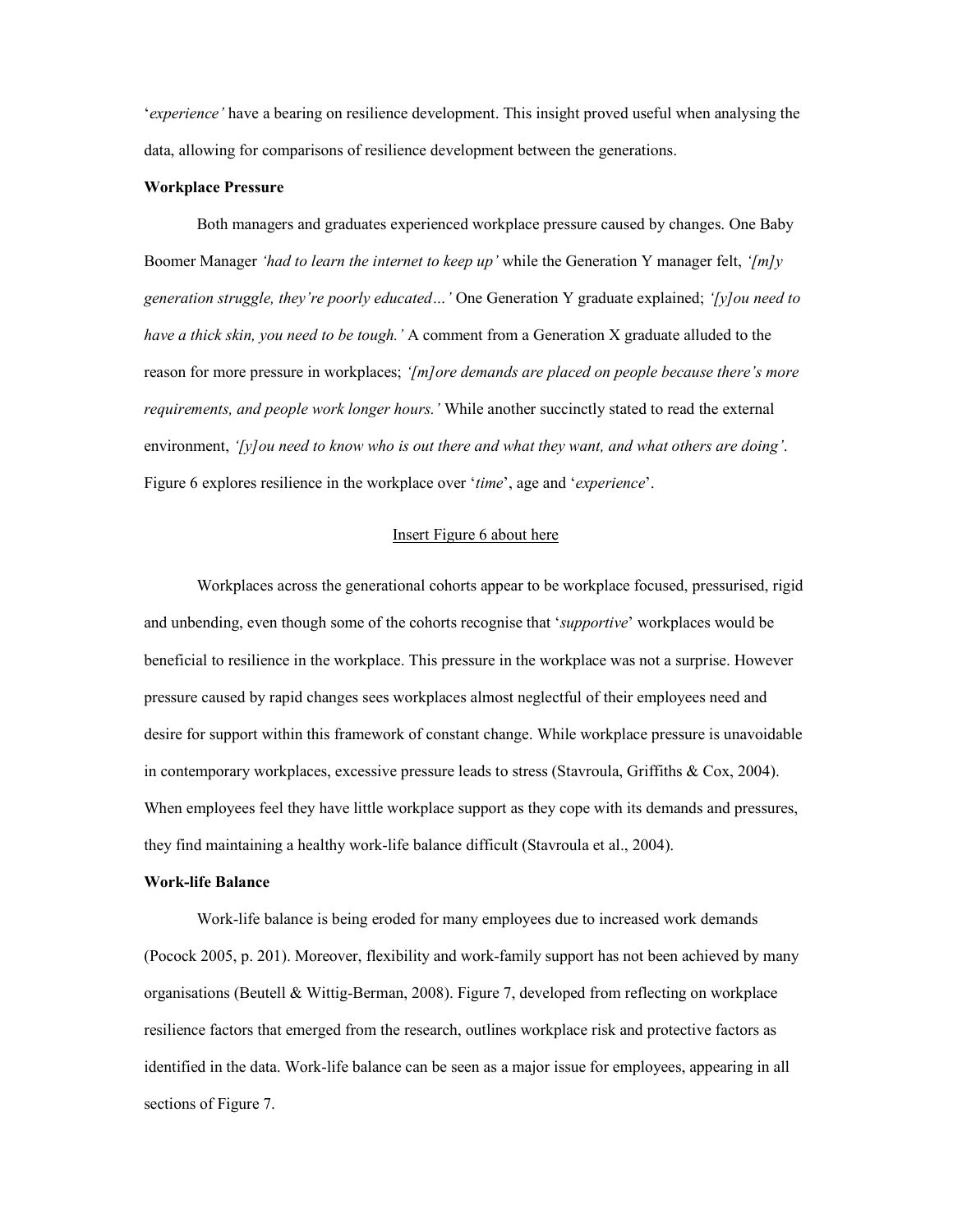# Insert Figure 7 about here

Across the generational cohorts, analysis reveals a workplace where staff are impacted by both protective and risk factors; a place where they are effectively on their own with regard to developing career resilience and attaining a work-life balance. Figure 8 reviews generational resilience development factors which also highlights the prevalence of workplace and career resilience risk factors.

#### Insert Figure 8 about here

Reviewing Generation Y career resilience development factors in Box 4 (Figure 8), the question must be raised; is Generation Y feeling alone in the workplace because support is not forthcoming from the other cohorts? Impatient Baby Boomers maintain Generation Y *'wants all the trimmings without the effort.'* Generation X is looking out for *'opportunities'* for themselves. Would a greater understanding of life stage in the workplace allow for more patience and deliberate teaching of the younger cohorts coming through? After all, impatience with the younger generation is not a new concept (Thurnher, Spence & Fiske Lowenthal, 1974). Moreover, Figure 8 emphasises that lack of support for all generational cohorts in the workplace is a pressing issue.

Age or life stage, economic, social and political conditions and experiences of individuals during formative and teenage years all differentiate, divide and define the differences between generations (McCrindle, 2003). Re-imagining the generational cohorts within their life stages defines Generation Y as young people; Generation X as mid-lifers and Baby Boomers as late-lifers and provides a different view of the data analysis. Relative to life stage (White, 2011); young people are building personal resilience. They need mentors when they study, feel alone and unsupported in workplaces and are withstanding and persevering in their careers. They know support in the workplace is beneficial to building career resilience. Mid-lifers are continuing to build resilience and find self-talk helps as they study. They are looking for opportunities in their pressurised workplaces, are persisting in their careers, and know that support in the workplace would help career resilience development. In this study, late-lifers resilience appears to be declining. They are aware support would help when studying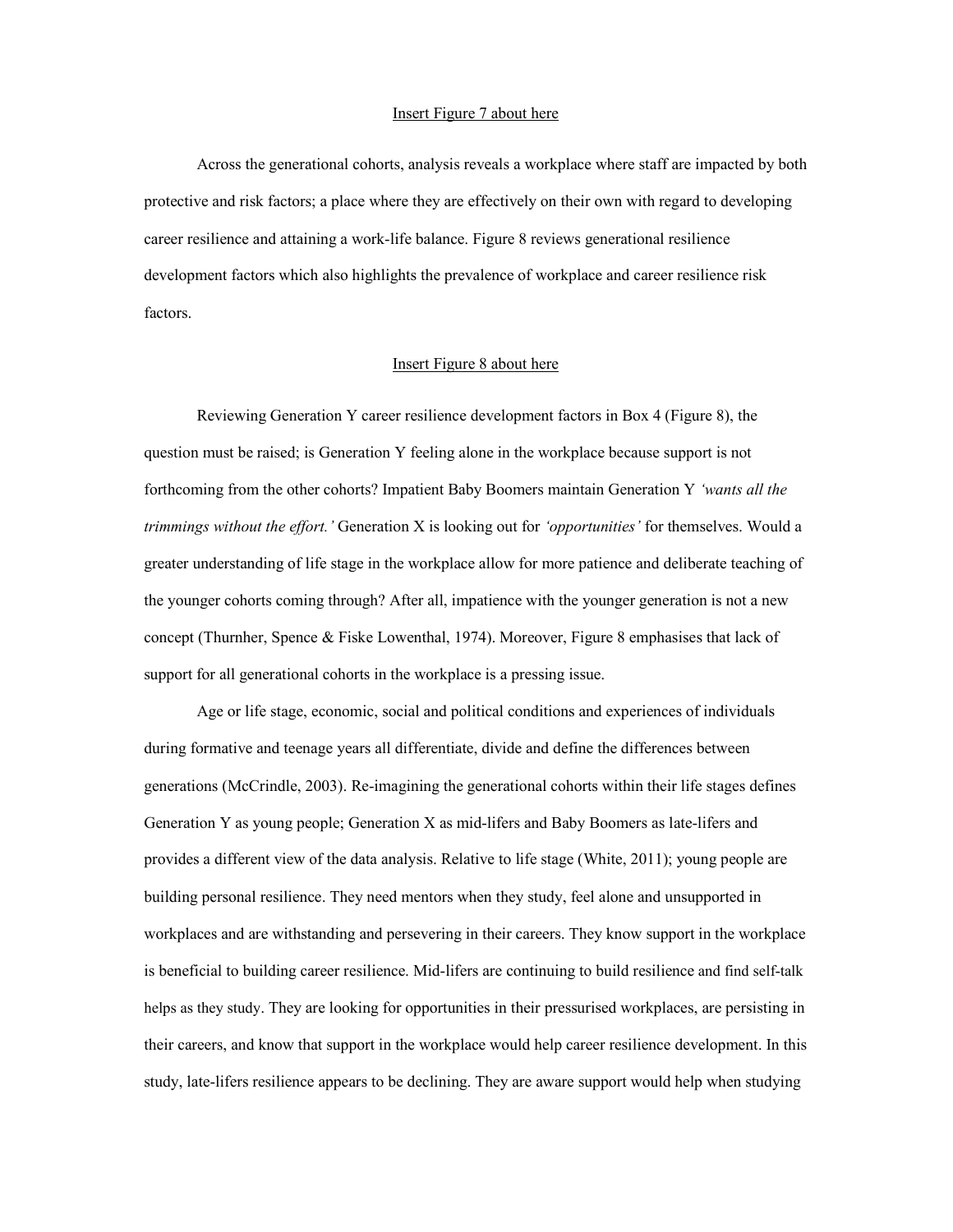and are coping and self-managing their careers in rigid, unbending, impatient workplaces. They recognise that satisfying work and supportive workplaces benefit career resilience development. Within this structure, young people, mid-lifers, and late-lifers experience each workplace situation relative to the generations managing their workplaces. Inside this framework of life-stages, resilience transfers easily across all dimensions of an individuals lived experience; work, study and social life.

#### **CONCLUSION**

The research found that personal resilience learned and developed when young transfers easily to study, workplace and career resilience, building through mid-life, though declining in later-life and that support at all stages and in all situations is an important factor undergirding resilience. Perhaps the most important element to emerge from the research was the contemporary definition of career resilience that reflects the pressure, lack of work-life balance and uncertainty experienced by many in *'demanding'* and '*competitive'* 21<sup>st</sup> Century labour markets. Implications for HR and Management personnel as major stakeholders in workplaces include the responsibility to recognise and implement work-life balance initiatives to improve workplace support. Improved policies for work-life balance are required in the workplace due to the *'demanding'* and *'competitive'* workplaces that typify conditions in 21<sup>st</sup> Century labour markets.

While the small number of participants in this study is viewed as a limitation, and findings in this qualitative study are context and situation specific (Collis & Hussey, 2009), future studies could move to extend the sample. Additionally, new research may consider moving away from cohort definitions to life stage definitions.

The results of this study suggest labour markets stand to gain an increase in efficiency and productivity from a workforce that has increased resiliency especially if work-life balance initiatives are put in place. This research builds upon previous career resilience research (Bimrose & Hearne, 2012; CCDF, 2007; London, 1983; 1985; 1997; London & Mone, 1987) and contributes a contemporary definition of career resilience. The implications from these results suggest that career resilience is vital in the *'demanding'* and *'competitive'* workplaces that typify conditions in 21<sup>st</sup> Century labour markets.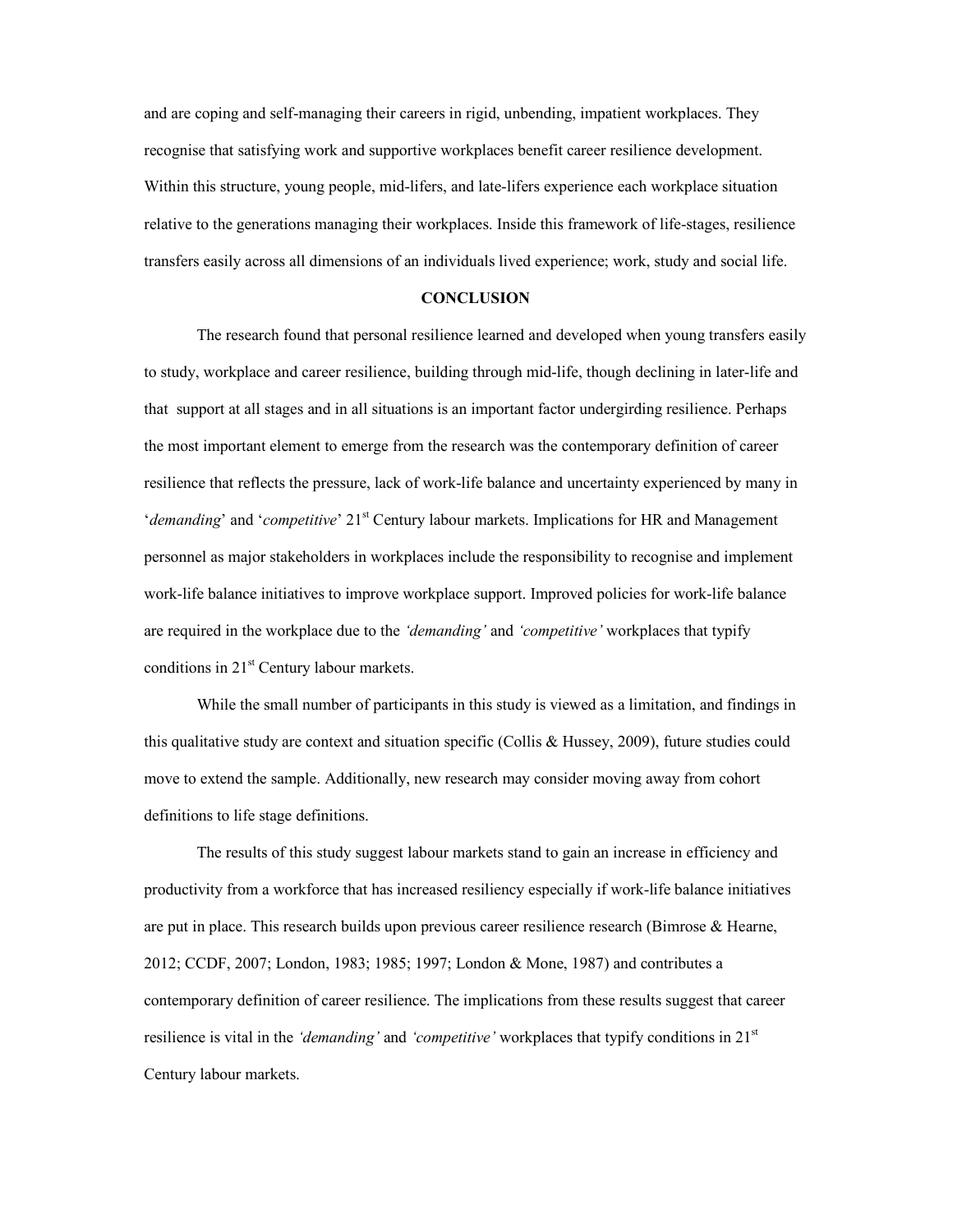#### **REFERENCES**

- Acutt, B. Hyland, P. & Windeknecht, K. (2004). Regional employment trends: the challenge for strategic employment relations. *International Employment Relations Association Conference*, 5-8 July 2004, Yeppoon, Australia.
- Bandura, A. (1994). Self-efficacy. In I.V.S. Ramachaudran (Ed.), *Encyclopedia of Human Behaviour,* 44 (pp. 71-81). New York, Academic Press.
- Bell, S. & Quiggin, J. (2010). Unemployment Policy: unemployment, underemployment and labour market insecurity. In A. McClelland & P. Smyth (Eds.), *Social Policy in Australia: Understanding for action*, (2nd Edn.), South Melbourne, Oxford University Press.
- Beutell, N. & Wittig-Berman, U. (2008). Work-family conflict and work-family synergy for generation X, baby boomers, and matures. *Journal of Managerial Psychology*, 23(5), 507-523.
- Bimrose, J. & Hearne, L. (2012). Resilience and career adaptability: qualitative studies of adult career counselling. *Journal of Vocational Behavior*, 81(3), 338-334.
- Canadian Career Development Foundation [CCDF] (2007). Applying the construct of resilience to career development: lessons in curriculum development. *The Canadian Millennium Scholarship Foundation*, Montreal, Canada, Retrieved March, 14, 2013,

http://www.eduweb.vic.gov.au/edulibrary/public/publ/research/publ/ccdfreport.pdf

- Charmaz, K. (2000). Grounded theory: objectivist and constructivist methods. In N. Denzin & Y. Lincoln (Eds.), *Handbook of Qualitative Research*, (2<sup>nd</sup> Edn.), Thousand Oaks, California, Sage Publications.
- Collis, J. & Hussey, R. (2009). Business Research: a practical guide for undergraduate & postgraduate students, (3rd Edn.), New York, Palgrave Macmillan.
- Corbin, J. & Strauss, A. (2008). *Basics of qualitative research*. (3rd Edn.), Thousand Oaks, California, Sage Publications, Inc.
- Deal, J. (2007). *Retiring the generation gap: how employees young and old can find common ground*. San Francisco, California, Wiley & Sons.
- Dessler, G. Griffiths, J. & Lloyd-Walker, B. (2004). *Human Resources Management*. (2nd Edn.), Frenchs Forest, Pearson Education Australia.

Earvolino-Ramirez, M. (2007). Resilience: a concept analysis. *Nursing Forum*, 42(2), 73-82.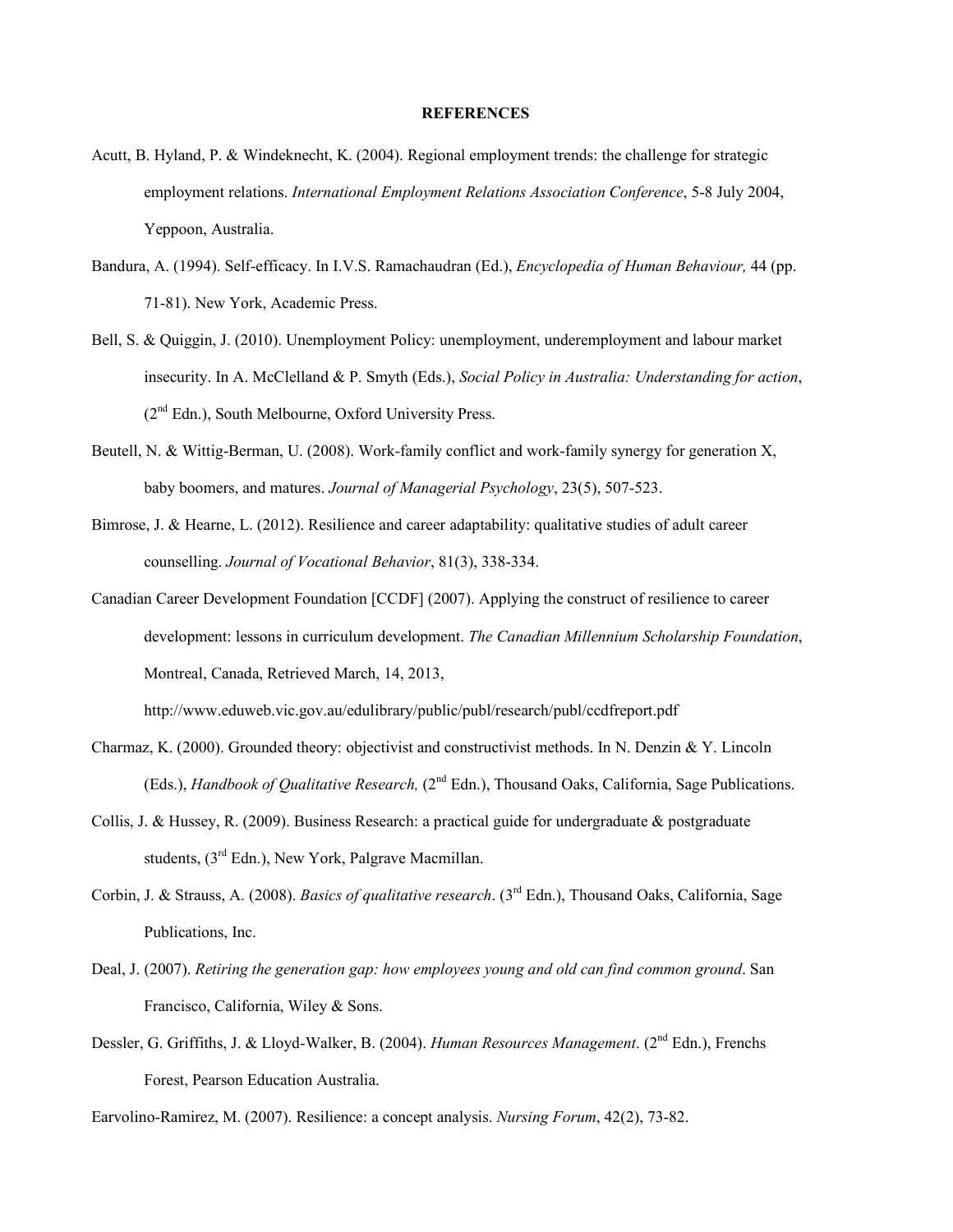- Gillespie, B. Chaboyer, W. & Wallis, M. (2007). Development of a theoretically derived model of resilience through concept analysis. *Contemporary Nurse*, 25, 124-135.
- Hamilton, N. Kitzman, H. & Guyotte, S. (2006). Enhancing health and emotion: mindfulness as a missing link between cognitive therapy and positive psychology. *Journal of Cognitive Psychotherapy*, 20, 123-134.
- Holling, C. (1973). Resilience and stability of ecological systems. *Annual Review of Ecology and Systematics*, 4, 1-23.
- Jacelon, C. (1997). The trait and process of resilience. *Journal of Advanced Nursing*, 25, 123-129.
- Jackson, D. Firtko, A. & Edenborough, M. (2007). Personal resilience as a strategy for surviving and thriving in the face of workplace adversity: a literature review. *Journal of Advanced Nursing*, 60,1-9.
- Jorgensen, B. (2003). Baby boomers, generation X and generation Y? Policy implications for defence forces in the modern era. *Foresight*, 5(4), 41-49.
- Kumpfer, K. (1999). Factors and processes contributing to resilience: the resilience framework. In M.D. Glantz & J.L. Johnson (Eds.), *Resilience and Development. Positive Life Adaptions*, (pp. 179-224), New York: Kluwer Academic Publishers, found on International Summer School PMT, Retrieved March, 4, 2013, http://psychomotorischetherapie.info/?page\_id=1134
- Kupperschmidt, B. (2000). Multigenerational employees: strategies for effective management. *The Health Care Manager*, 19(1), 65-76.
- London, M. & Mone, E. (1987) *Career management and survival in the workplace*. San Francisco, Jossey-Bass.
- London, M. (1983). Toward a theory of career motivation. *Academy of Management Review*, 8(4), 620-630.
- London, M. (1985). *Developing managers: a guide to motivating and preparing people for successful managerial careers*, San Francisco, Jossey-Bass.
- London, M. (1997). Overcoming career barriers: a model of cognitive and emotional processes for realistic appraisal and constructive coping. *Journal of Career Development*, 24(1), 25-38.
- Loundsbury, J. Loveland, J. Sundstrom, E. Gibson, L. Drost, A. & Hamrick, F. (2003). An investigation of personality traits in relation to career satisfaction. *Journal of Career Assessment*, 11(3), 287-307.
- Luthar, S. & Cicchetti, D. (2000). The construct of resilience: implications for interventions and social policies. *Development and Psychopathology*, 12, 857-885.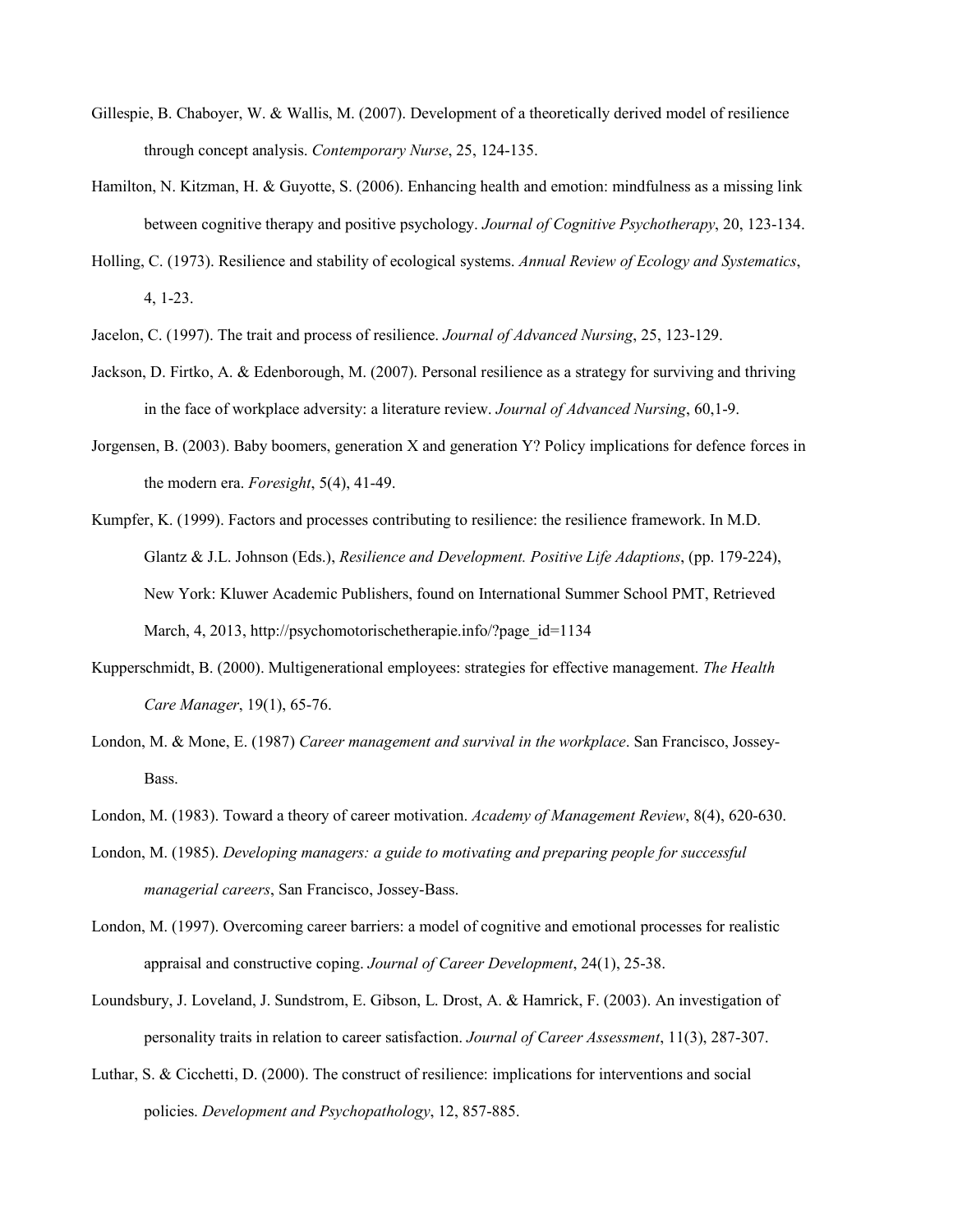- Maddi, S. & Kobasa, S. (1991). The development of hardiness. In A. Monat & R. S. Lazarus (Eds.), *Stress and coping: an anthology* (pp. 1-15). New York, Columbia University Press.
- Martin, C. (2005). From high maintenance to high productivity: what managers need to know about generation Y. *Industrial and Commercial Training*, 37(1), 39-44.

McCrindle, M. (2003). Understanding Generation Y. *Principle Matters*, 55 (28-31), 1-6.

- McCubbin, L. (2001). Challenges to the definition of resilience, paper presented at the *Annual Meeting of the American Psychological Association*, 24-28 August, San Francisco, California.
- Murray, C. (2003). Risk factors, protective factors, vulnerability, and resilience. *Remedial and Special Education*, 24(1), 16-26.
- Myers, M. (2009). *Qualitative research in business and management*. Thousand Oaks, California, Sage Publications.
- Padesky, C. & Mooney, K. (2012). Strengths-based cognitive-behavioural therapy: A four-step model to build resilience. *Clinical Psychology & Psychotherapy*, 19(4), 283-290.
- Pearson, R. Ross, M. & Dawes, R. (1992). Personal recall and the limits of retrospective questions in surveys. In J. M. Tanur (Ed.), *Questions about Questions: inquiries into the cognitive bases of surveys*, New York, Russell Sage Foundation.
- Pekala, N. (2001). Conquering the generational divide. *Journal of Property Management*, 66(6), 30-38.
- Pocock, B. (2005). Work-life "balance" in Australia: limited progress, dim prospects. *Asia Pacific Journal of Human Resources*, 43(2), 198-209.
- Richards, H. & Schwartz, L. (2002). Ethics of qualitative research: are there special issues for health service research? *Family Practice,* 19(2),135-139.
- Richardson, G. (2002). The metatheory of resilience and resilience. *Journal of Clinical Psychology,* 58, 307- 321.
- Rickwood, R. (2002). Enabling high-risk clients: exploring a career resiliency model. *ContactPoint*, Retrieved May 22, 2013, http://contactpoint.ca/
- Robbins, S. Judge, T. Millet, B. & Waters-Marsh, T. (2008). *Organisational Behaviour*. (5<sup>th</sup> edn.) Frenchs Forest, Pearson Education Australia.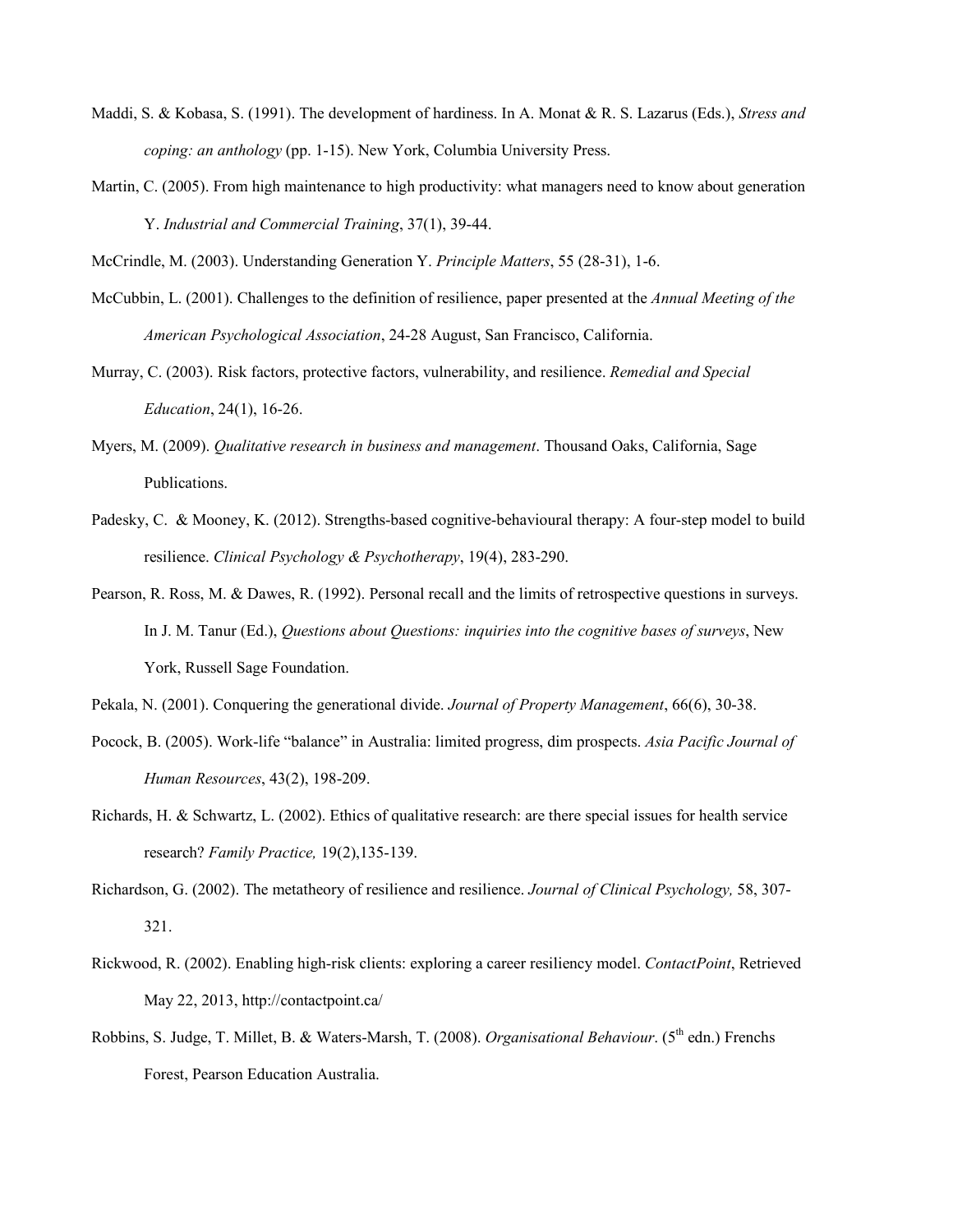- Rutter, M. (1999). Resilience concepts and findings: implications for family therapy. *Journal of Family Therapy*, 21,119-144./
- Saunders, M. Lewis, P. & Thornhill, A. (2009). *Research methods for business students*. (5<sup>th</sup> edn.) Essex, England, Pearson Education Ltd.
- Smith, M. Brooks, S. Lichtenberg, A. McIlveen, P. Torjul, P. & Tyler, J. (2009). Career development learning: maximising the contribution of work integrated learning to the student experience, (*Australian Learning and Teaching Council) Final Project Report*, June 2009, Support for the original work was provided by the Australian Learning and Teaching Council Ltd, an initiative of the Australian Government Department of Education, Employment and Workplace Relations.
- Solomon, M. Hughes, A. Chitty, B. Marsh, G. & Stuart, E. (2014). *Marketing: real people, real choices*. (3rd edn.) Frenchs Forest, NSW, Pearson Australia.
- Stavroula, L. Griffiths, A. & Cox, T. (2004). Work organization and stress: systematic problem approaches for employees, managers and trade union representatives. *World Health Organisation,* Switzerland, Retrieved September 21, 2013,

http://www.who.int/occupational\_health/publications/stress/en/index.html

Stone, R. (2008). *Managing human resources*. (2nd edn.) Milton, Qld, John Wiley & Sons Australia.

- Story, J. (2000). 'Fracture lines' in the career environment. In A. Collin & R.A. Young (Eds), *The future of career*, Cambridge, UK, Cambridge University Press.
- Tebes, J. Irish, J. Puglisi-Vasquez, M. & Perkins, D. (2004). Cognitive transformation as a marker of resilience. *Substance Use and Misuse*, 39, 245-253.
- Thurnher, M. Spence, D. & Fiske Lowenthal, M. (1974). Value confluence and behavioural conflict in intergenerational relations. *Journal of Marriage and the Family*, May 1974, 308-319.
- Veal, A. (2005). *Business research methods: a managerial approach*. (2nd edn.). Frenchs Forrest, NSW, Pearson Education Australia.
- Werner, E. (2005). Resilience and recovery: findings from the Kauai longitudinal study. *FOCAL POiNT, Research, Policy, and Practice in Children's Mental Health*, 19(1), 11-14.
- White, M. (2011). Rethinking generation gaps in the workplace: focus on shared values. *UNC Kenan-Flagler Business School*, UNC Executive Development. Retrieved September 18, 2013, www.execdev.unc.edu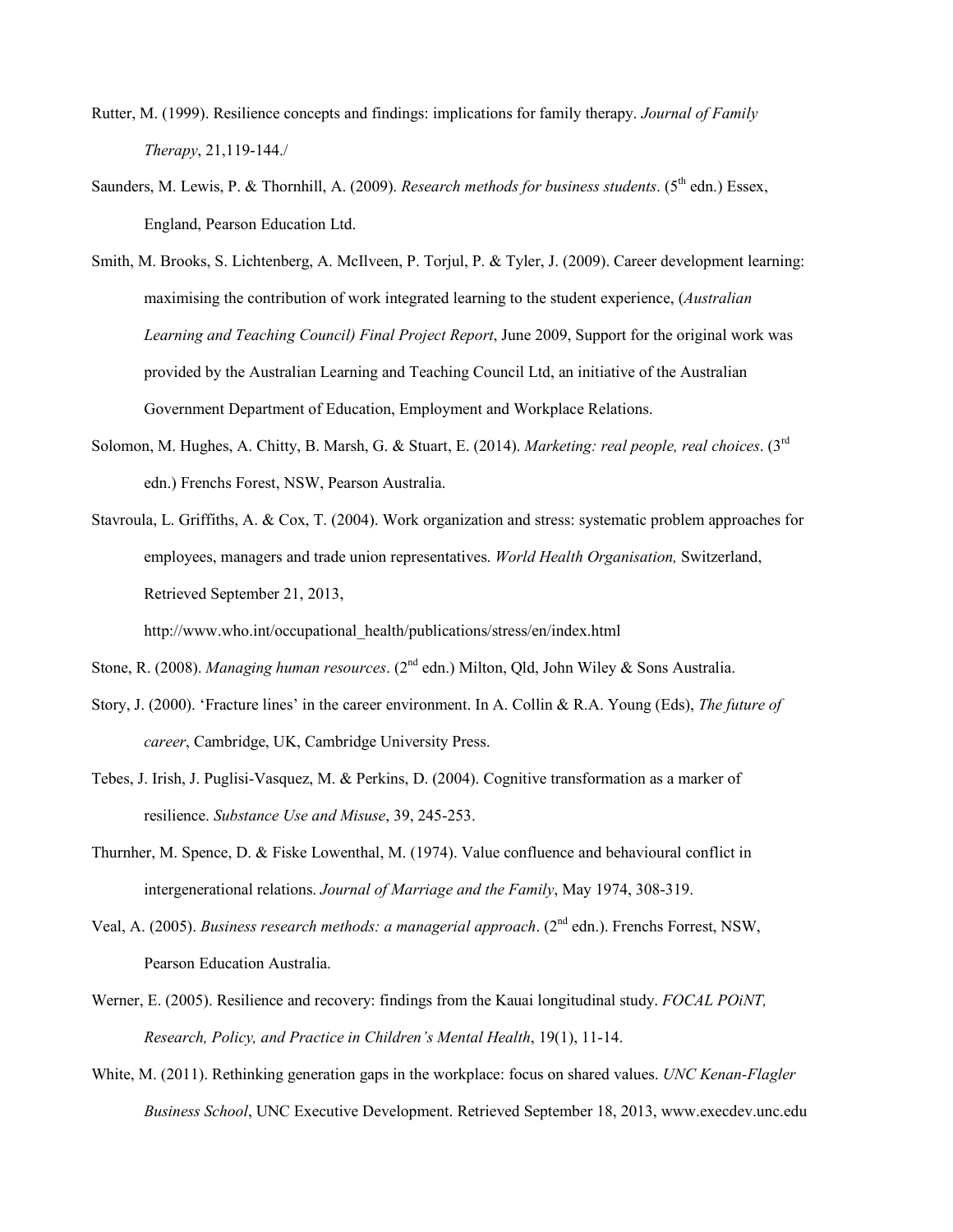- Wilkes, G. (2002). Introduction: a second generation of resilience research. *Journal of Clinical Psychology*, 58(3), 229-232.
- Wong, M. Gardiner, E. Lang, W. & Coulon, L. (2008). Generational differences in personality and motivations. Do they exist and what are the implications for the workplace? *Journal of Managerial Psychology*, 23(8), 878-890.
- Zopiatis, A. Drambia-Kapardis, M. & Varnavas, A 2013, Y-ers, X-ers and Boomers: Investigating the multigenerational (mis)perceptions in the hospitality workplace. *Tourism and Hospitality Research*, 12(2), 101-121.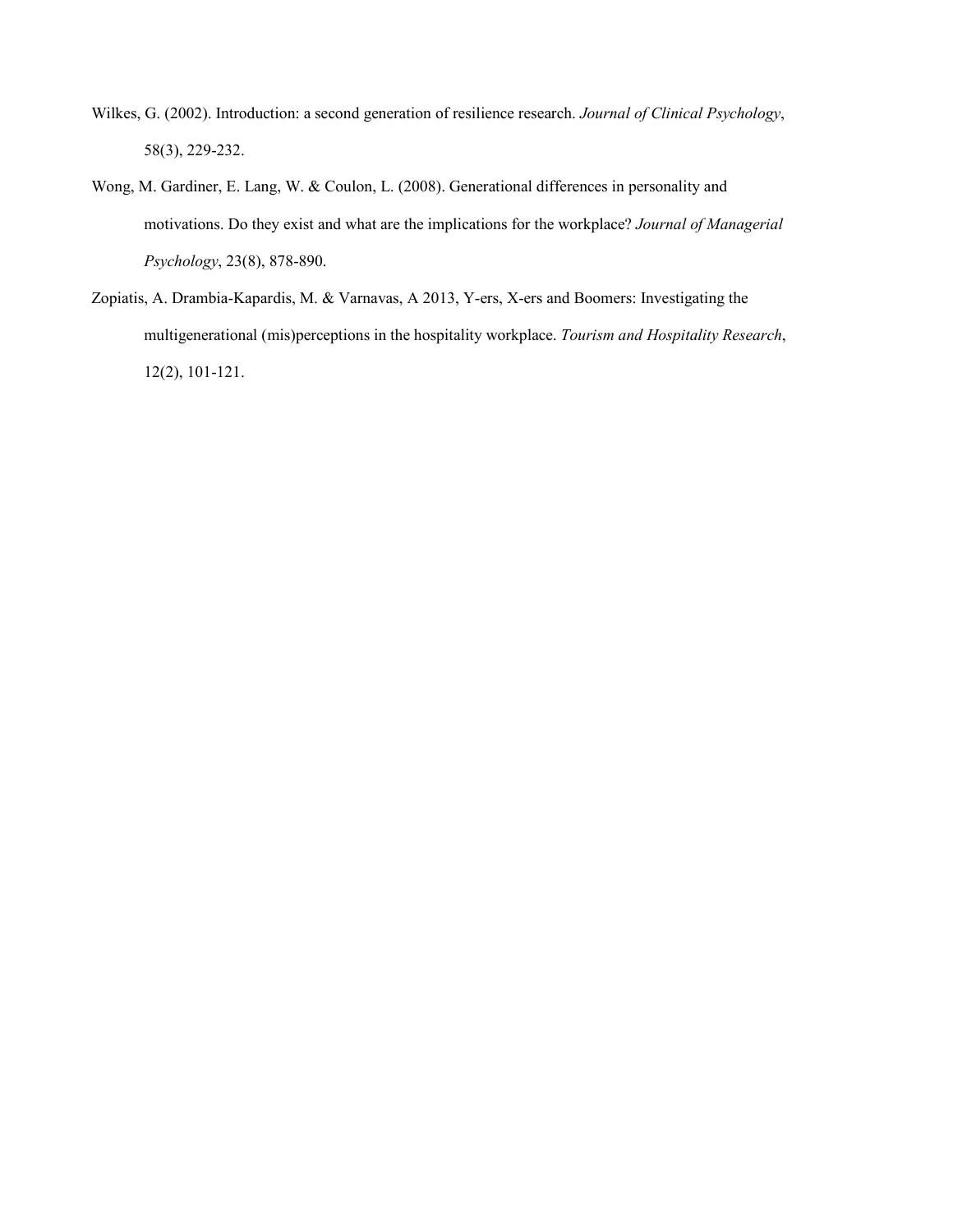**Figure 1: Internal and External Protective Factor's and Risk Factors** 

| <b>PROTECTIVE FACTORS</b>                                                     |                                                                                     |  |  |  |  |
|-------------------------------------------------------------------------------|-------------------------------------------------------------------------------------|--|--|--|--|
| <b>Internal Protective Factors</b>                                            |                                                                                     |  |  |  |  |
| Self-esteem<br>Self-efficacy<br>Honesty<br><b>External Protective Factors</b> | Sense of responsibility<br>Ability to restrain oneself<br>Decision-making abilities |  |  |  |  |
| <b>Family Support</b><br><b>Role Models</b>                                   | <b>Community Involvement</b><br><b>Caring School Environment</b>                    |  |  |  |  |
| <b>RISK FACTORS</b><br>Poverty<br><b>Family Conflict</b>                      | <b>Minority Status</b><br><b>Single Parent Families</b>                             |  |  |  |  |

(Source: Adapted from McCubbin, 2001; Kumpfer, 1999)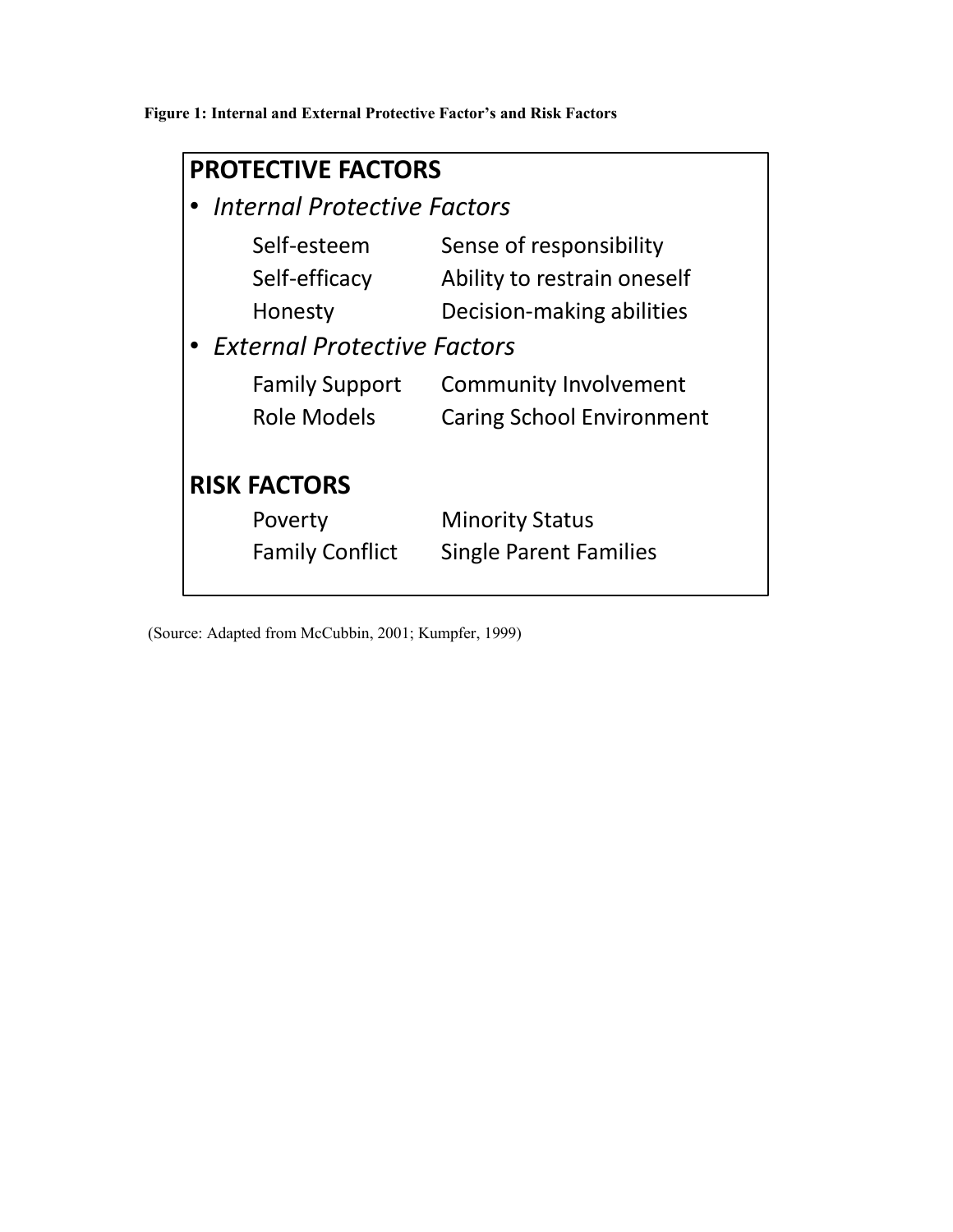| <b>PARTICIPANTS</b>                          |                                  |                    |                |        |                              |
|----------------------------------------------|----------------------------------|--------------------|----------------|--------|------------------------------|
|                                              | <b>Group 1 Working Graduates</b> |                    |                |        |                              |
| Generation                                   | <b>Coming of Age</b>             | <b>Age in 2013</b> | N              | Gender | <b>Job Description</b>       |
| <b>Baby Boomer</b>                           | 1946-1964                        | 49-67 years        | $\mathbf{1}$   | Female | <b>Research Assistant</b>    |
| <b>Generation X</b>                          | 1965-1976                        | 37-48 years        | $\overline{2}$ | Female | Teacher                      |
|                                              |                                  |                    |                | Female | Project Manager              |
| <b>Generation Y</b>                          | 1977-1994                        | 19-36years         | $\mathcal{P}$  | Male   | <b>Advertising Assistant</b> |
|                                              |                                  |                    |                | Female | Administration               |
| <b>Group 2 HR &amp; Management Personnel</b> |                                  |                    |                |        |                              |
| <b>Baby Boomer</b>                           | 1946-1964                        | 49-67 years        | 1              | Male   | Professional Service         |
|                                              |                                  |                    | $\mathbf{1}$   | Female | <b>Professional Service</b>  |
| <b>Generation X</b>                          | 1965-1976                        | 37-48 years        | 1              | Female | <b>HR Manager</b>            |
| <b>Generation Y</b>                          | 1977-1994                        | $19-36$ years      | $\mathbf{1}$   | Female | Shift Manager                |

**Figure 2: Characteristics of Group 1 and Group 2 participants (n = 9)**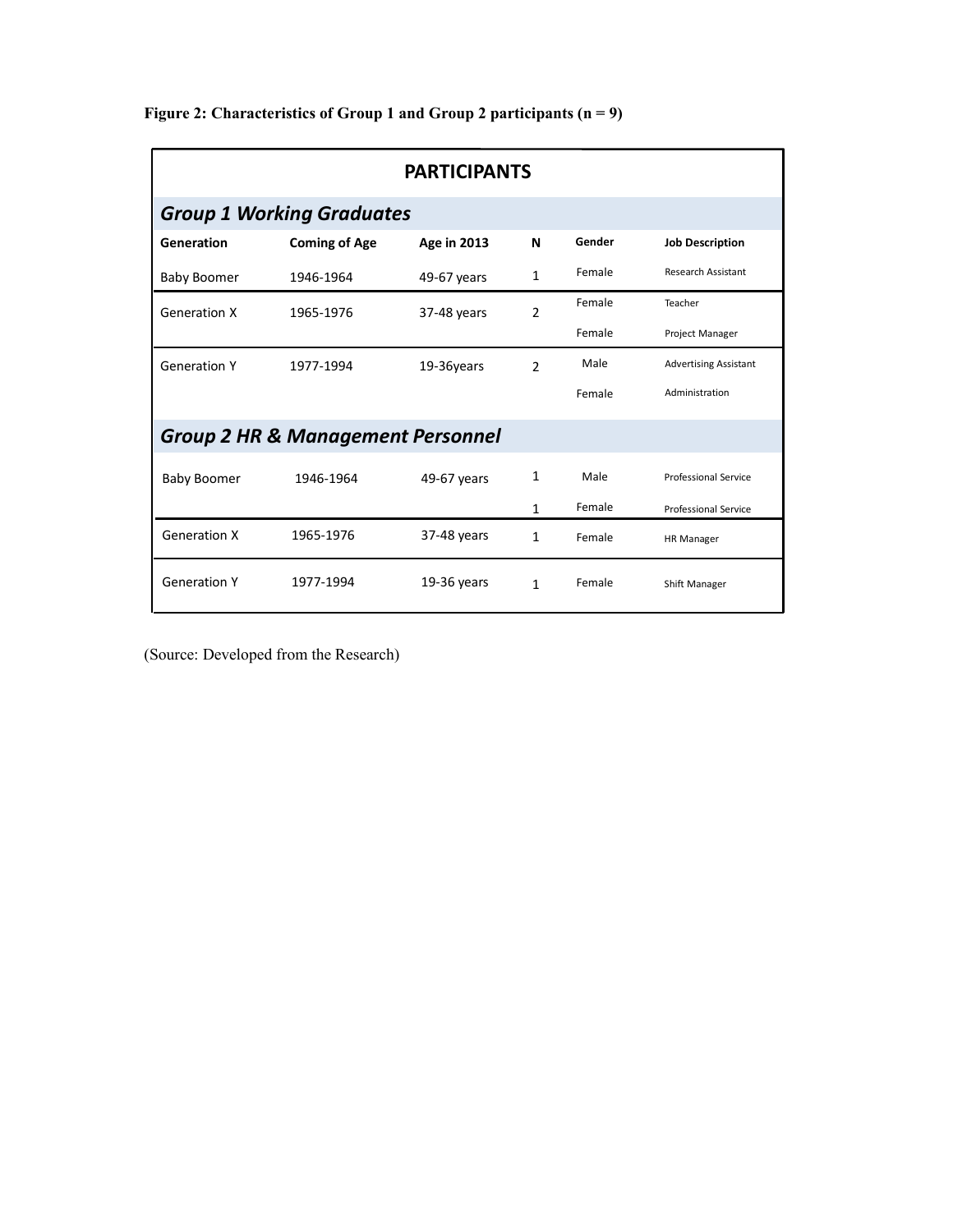| <b>GRADUATES DEFINITION OF PERSONAL RESILIENCE</b>                                                                                                                                                                                                                                              |                                                                                                                                                                                                                                                                                                                                                                                                                                                                     |                                                                                                                                                                                                                                                                                                                                                                                            |  |  |  |
|-------------------------------------------------------------------------------------------------------------------------------------------------------------------------------------------------------------------------------------------------------------------------------------------------|---------------------------------------------------------------------------------------------------------------------------------------------------------------------------------------------------------------------------------------------------------------------------------------------------------------------------------------------------------------------------------------------------------------------------------------------------------------------|--------------------------------------------------------------------------------------------------------------------------------------------------------------------------------------------------------------------------------------------------------------------------------------------------------------------------------------------------------------------------------------------|--|--|--|
| <b>GFNY</b><br>Resilience developing<br>over time<br>by overcoming personal struggles and<br>moving on                                                                                                                                                                                          | <b>GEN X</b><br>Resilience had developed<br>over time<br>still developing with new challenges<br>such as deadlines                                                                                                                                                                                                                                                                                                                                                  | <b>BABY BOOMER</b><br>Already resilient when young<br>over time<br>personal issues demolished<br>resilience                                                                                                                                                                                                                                                                                |  |  |  |
| <b>Perception of Resilience</b><br>• Succeeding against the odds<br>• Maintaining the status-quo<br>• Overcoming personal struggles<br>• Resilience is a mindset<br>• Giving up is the wrong decision<br>• Comes with emotional maturity<br>• Overcoming obstacles and being a<br>better person | <b>Perception of Resilience</b><br>Capacity to overcome adversity<br>٠<br>Taking care of yourself<br>Life Balance<br>٠<br>Personal struggles build you<br>Believing you can achieve<br>Recovering from something that<br>didn't go well<br>Finding supports<br>٠<br>Not stressing out<br>٠<br>Self discipline<br>Getting on with it<br>Learn from text books<br>Learn from mentors<br>$\bullet$<br>Draw from a deeper strength<br>Life experiences<br>Setting goals | <b>Perception of Resilience</b><br>• To withstand adverse conditions<br>and survive<br>• Being able to take directions<br>• Understanding you are not<br>perfect, and that you don't have<br>to be<br>• Developing networks<br>• Getting support from people<br>• Learn from mistakes<br>• Dust yourself off<br>• Accept adverse results<br>Hanging in<br>$\bullet$<br>• Dodging stressors |  |  |  |

**Figure 3: Working graduates perception of personal resilience developed over time**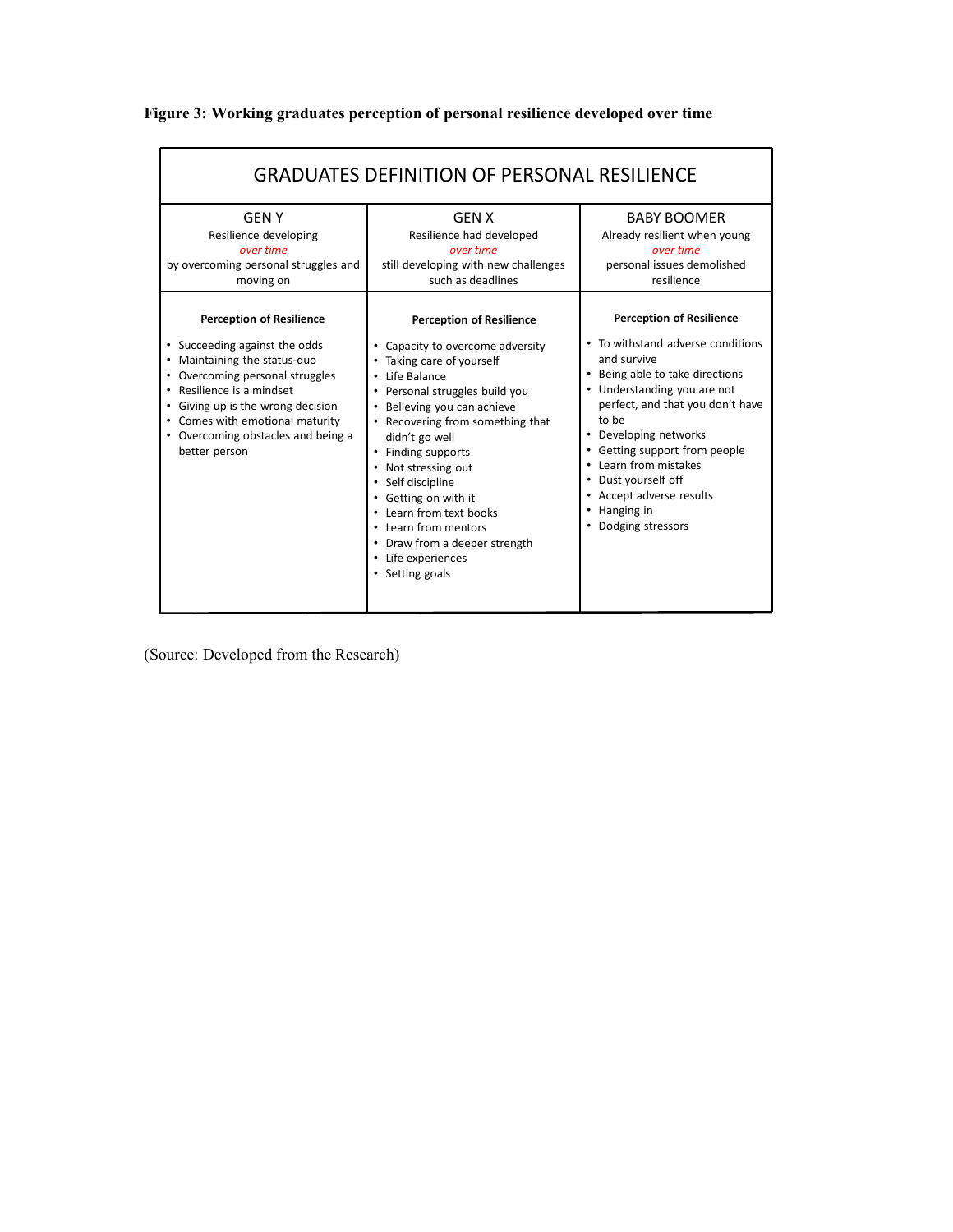#### **Figure 4: General Conceptual Model of Working Graduates Resilience Development before and During Study over Time, Age and Experience**

| <b>TIME</b>                                                                                                                                                                                                                                                                                                                                                                                                                                                                                                                                             |                                                                                                                                                                                                                                                                                        |                                                                                                                                                                                                                                    |                                                                                                                                                                                                                                                                      | AGE                                                                                                                                                                                                                                                             |
|---------------------------------------------------------------------------------------------------------------------------------------------------------------------------------------------------------------------------------------------------------------------------------------------------------------------------------------------------------------------------------------------------------------------------------------------------------------------------------------------------------------------------------------------------------|----------------------------------------------------------------------------------------------------------------------------------------------------------------------------------------------------------------------------------------------------------------------------------------|------------------------------------------------------------------------------------------------------------------------------------------------------------------------------------------------------------------------------------|----------------------------------------------------------------------------------------------------------------------------------------------------------------------------------------------------------------------------------------------------------------------|-----------------------------------------------------------------------------------------------------------------------------------------------------------------------------------------------------------------------------------------------------------------|
|                                                                                                                                                                                                                                                                                                                                                                                                                                                                                                                                                         | <b>EXPERIENCE</b>                                                                                                                                                                                                                                                                      |                                                                                                                                                                                                                                    |                                                                                                                                                                                                                                                                      |                                                                                                                                                                                                                                                                 |
| <b>GENY</b><br>$1977 - 1994$<br>(Solomon et al. 2014)                                                                                                                                                                                                                                                                                                                                                                                                                                                                                                   |                                                                                                                                                                                                                                                                                        | <b>GENX</b><br>$1965 - 1976$<br>(Solomon et al. 2014)                                                                                                                                                                              |                                                                                                                                                                                                                                                                      | <b>BABY BOOMERS</b><br>$1946 - 1964$<br>(Solomon et al. 2014)                                                                                                                                                                                                   |
| <b>Before study</b><br>During study                                                                                                                                                                                                                                                                                                                                                                                                                                                                                                                     | <b>Before Study</b>                                                                                                                                                                                                                                                                    | <b>During Study</b>                                                                                                                                                                                                                | <b>Before study</b>                                                                                                                                                                                                                                                  | <b>During Study</b>                                                                                                                                                                                                                                             |
| <b>Building resilience</b><br>Resilience<br>by overcoming<br>developed<br>personal struggles<br><b>OVER TIME By:</b><br><b>MENTORS HELP</b>                                                                                                                                                                                                                                                                                                                                                                                                             | Resilience developed<br><b>OVER TIME By:</b>                                                                                                                                                                                                                                           | Already resilient<br><b>SELF-TALK HELPS</b>                                                                                                                                                                                        | <b>Resilient when</b><br>young, developed<br><b>OVER TIME By:</b>                                                                                                                                                                                                    | Already<br>resilient<br><b>SUPPORT</b><br><b>WOULD HELP</b>                                                                                                                                                                                                     |
| • Never<br>• Succeeding<br>considered<br>against the odds<br>resilience before •<br>Maintaining the<br>٠<br>studying<br>status-quo<br>• Resilience<br>Overcoming<br>٠<br>increased while<br>personal struggles<br>studying but not<br>• Resilience is a<br>because of study •<br>mindset<br>• Developing over<br>Giving up is the<br>٠<br>time by<br>wrong decision<br>overcoming<br>• Comes with<br>personal<br>emotional<br>struggles<br>maturity<br>• Mentor helped<br>Overcoming<br>٠<br>• A stronger<br>obstacles<br>backbone and<br>coping helped | Taking care of<br>vourself<br>Life Balance<br>Personal struggles<br>building you<br>Believing you can<br>achieve<br>Finding supports<br>Not stressing out<br>Self discipline<br>Getting on with it<br>Learn from text<br>books<br>Learn from mentors<br>Draw from a deeper<br>strength | • Already resilient<br>before studying<br>• Resilience<br>developed over<br>time<br>. Transferred this<br>resilience to<br>study when<br>deadlines caused<br>pressure<br>• Self-talk<br>encourages<br>resilience while<br>studying | Withstanding<br>$\bullet$<br>adverse<br>conditions and<br>surviving<br>• Taking directions<br>You don't have to<br>be perfect<br>$\bullet$<br>Developing<br>networks<br>Getting support<br>٠<br>Learning from<br>mistakes<br>Hanging in<br>Dodging<br>٠<br>stressors | • Already<br>resilient before<br>studying<br>• First in family<br>to go to<br>university<br>• Resilience<br>attributes<br>demolished<br>during last lot<br>of study<br>• Little support<br>. Waited for<br>children to<br>grow up before<br>completing<br>study |

Working Graduates Resilience Development Before and During Study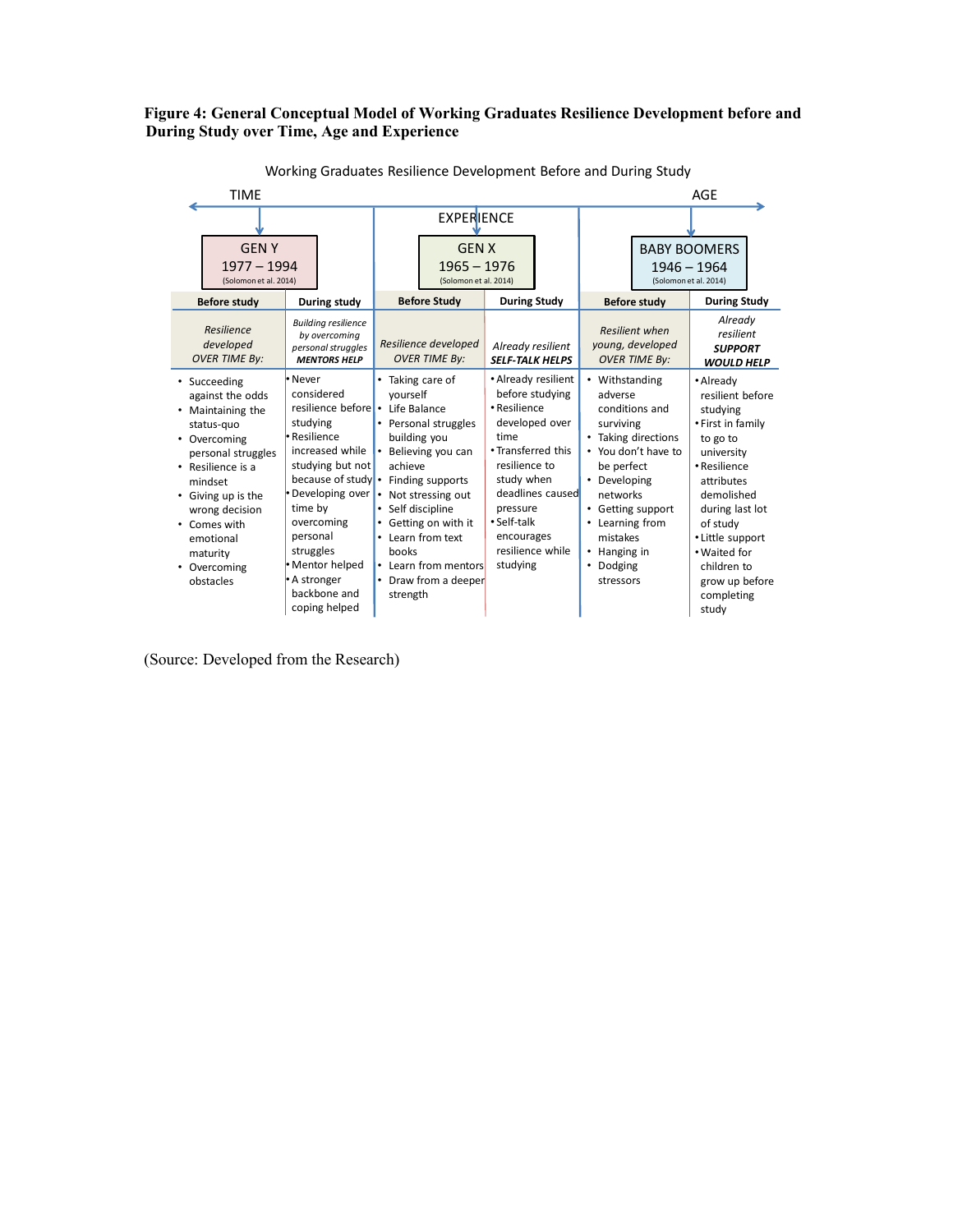# **Figure 5: General Conceptual Model of Career Resilience over Time, Age and Experience**



CAREER RESILIENCE OVER TIME, AGE & EXPERIENCE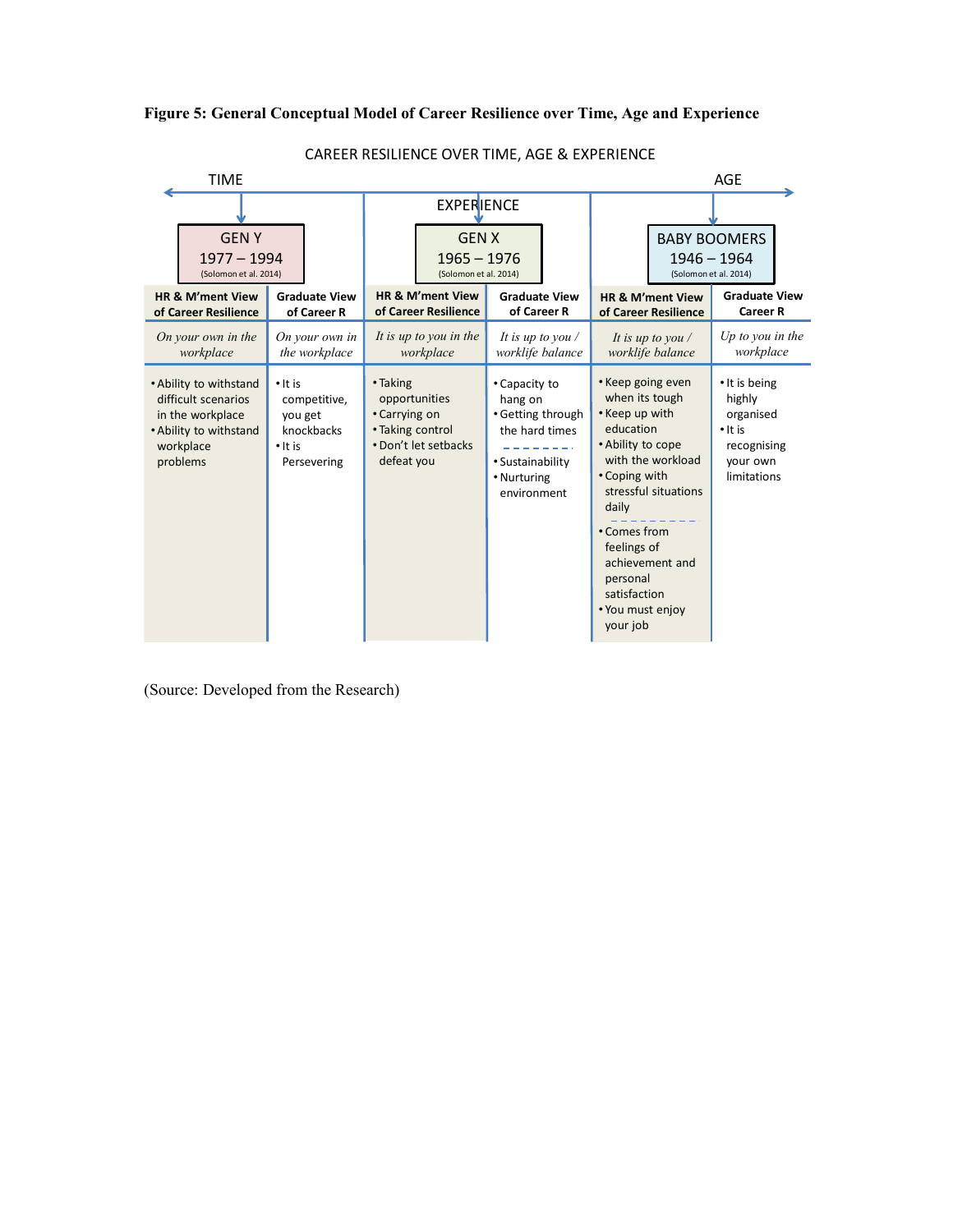# **Figure 6: General Conceptual Model of Resilience in the Workplace over Time, Age and Experience**

RESILIENCE IN THE WORKPLACE OVER TIME, AGE & EXPERIENCE

| <b>TIME</b>                                                                                                                                                                                                                                                                                                                                |                                                                                                                                                                                                                                                               |                                                                                                                                                                                                                                                                                                                                                                                                 |                                                                                                                                                                                                                                                                                                                                                                                                                 | AGE                                                                                                                                                                                                                                                                                                                                                                           |                                                   |                                                                                                                                                                                                                                                                                                                            |
|--------------------------------------------------------------------------------------------------------------------------------------------------------------------------------------------------------------------------------------------------------------------------------------------------------------------------------------------|---------------------------------------------------------------------------------------------------------------------------------------------------------------------------------------------------------------------------------------------------------------|-------------------------------------------------------------------------------------------------------------------------------------------------------------------------------------------------------------------------------------------------------------------------------------------------------------------------------------------------------------------------------------------------|-----------------------------------------------------------------------------------------------------------------------------------------------------------------------------------------------------------------------------------------------------------------------------------------------------------------------------------------------------------------------------------------------------------------|-------------------------------------------------------------------------------------------------------------------------------------------------------------------------------------------------------------------------------------------------------------------------------------------------------------------------------------------------------------------------------|---------------------------------------------------|----------------------------------------------------------------------------------------------------------------------------------------------------------------------------------------------------------------------------------------------------------------------------------------------------------------------------|
|                                                                                                                                                                                                                                                                                                                                            |                                                                                                                                                                                                                                                               | <b>EXPERIENCE</b>                                                                                                                                                                                                                                                                                                                                                                               |                                                                                                                                                                                                                                                                                                                                                                                                                 |                                                                                                                                                                                                                                                                                                                                                                               |                                                   |                                                                                                                                                                                                                                                                                                                            |
| <b>HR &amp; Management</b><br><b>View of Staff Resilience</b><br>Not interested in<br>worklife balance                                                                                                                                                                                                                                     | <b>GENY</b><br>$1977 - 1994$<br>(Solomon et al. 2014)<br><b>Graduate View of</b><br>Workplace<br>Want worklife<br>balance & support                                                                                                                           | <b>GEN X</b><br>$1965 - 1976$<br>(Solomon et al. 2014)<br><b>HR &amp; Management</b><br><b>View of Staff Resilience</b><br>Workplaces exerting<br>pressure                                                                                                                                                                                                                                      | <b>Graduate View</b><br>Of Workplace<br>Pressurised<br>workplaces                                                                                                                                                                                                                                                                                                                                               | <b>HR &amp; Management</b><br>Impatient workplaces -<br>know support needed                                                                                                                                                                                                                                                                                                   | <b>View of Staff Resilience</b>                   | <b>BABY BOOMERS</b><br>$1946 - 1964$<br>(Solomon et al. 2014)<br><b>Graduate View of</b><br>Workplace<br>Rigid, impersonal<br>workplaces                                                                                                                                                                                   |
| • Need to separate<br>home life from work<br>life<br>• Some staff resilient<br>because of upbringing<br>• It has got nothing to<br>do with education<br>• You cannot teach<br>someone to be<br>resilient later in life<br>• Generation Y is weak,<br>they have a low work<br>ethic.<br>• Generation Y do not<br>know how to be<br>reliable | • Businesses are<br>more demanding<br>• We juggle a<br>work life balance<br>• Employees need<br>to have a thicker<br>skin, some<br>things get taken<br>to heart when<br>they should not<br>be<br>• Supportive<br>workplaces are<br>conducive to<br>resilience | • Sucking it up and<br>getting on with it<br>• Resilience varies<br>between staff and it is<br>not dependent on<br>how long they have<br>been employed by the<br>organisation<br>• Staff who cannot carry<br>on create a lot of extra<br>work<br>• Staff need to carry on<br>even if it is difficult<br>• Some staff want<br>everything handed to<br>them on a platter,<br>including technology | • More competitive<br>. Gone is the 40<br>year career<br>• Faster workplaces<br>• More is expected<br>. Need multi-skills<br>• More demanding<br>• More information<br>that flows faster<br>• More demands<br>placed on more<br>people because<br>there are more<br>requirements<br>• People work<br>longer hours today<br>. Need to know<br>who's out there,<br>what they want<br>and what others<br>are doing | • Staff need to be happy<br>with what they are<br>doing<br>• Supportive<br>environment<br>maintains staff<br>resilience<br>• Need to specialise<br>• Generation Y not as<br>resilient as us<br>• Generation Y see<br>life not all of it<br>• Generation Y tire<br>quickly<br>• Younger graduates<br>don't have the same<br>commitment<br>• Generation Y not<br>responsibility | career as part of their<br>reliable & do not want | • Work places<br>keep surviving -<br>the individual<br>$might not - but$<br>the workplace<br>does<br>• Workplaces have<br>a momentum of<br>their own that is<br>difficult to<br>change<br>• As an employee<br>vou need to<br>know how to be<br>strategic<br>• As an employee<br>you need to<br>know who to ask<br>for help |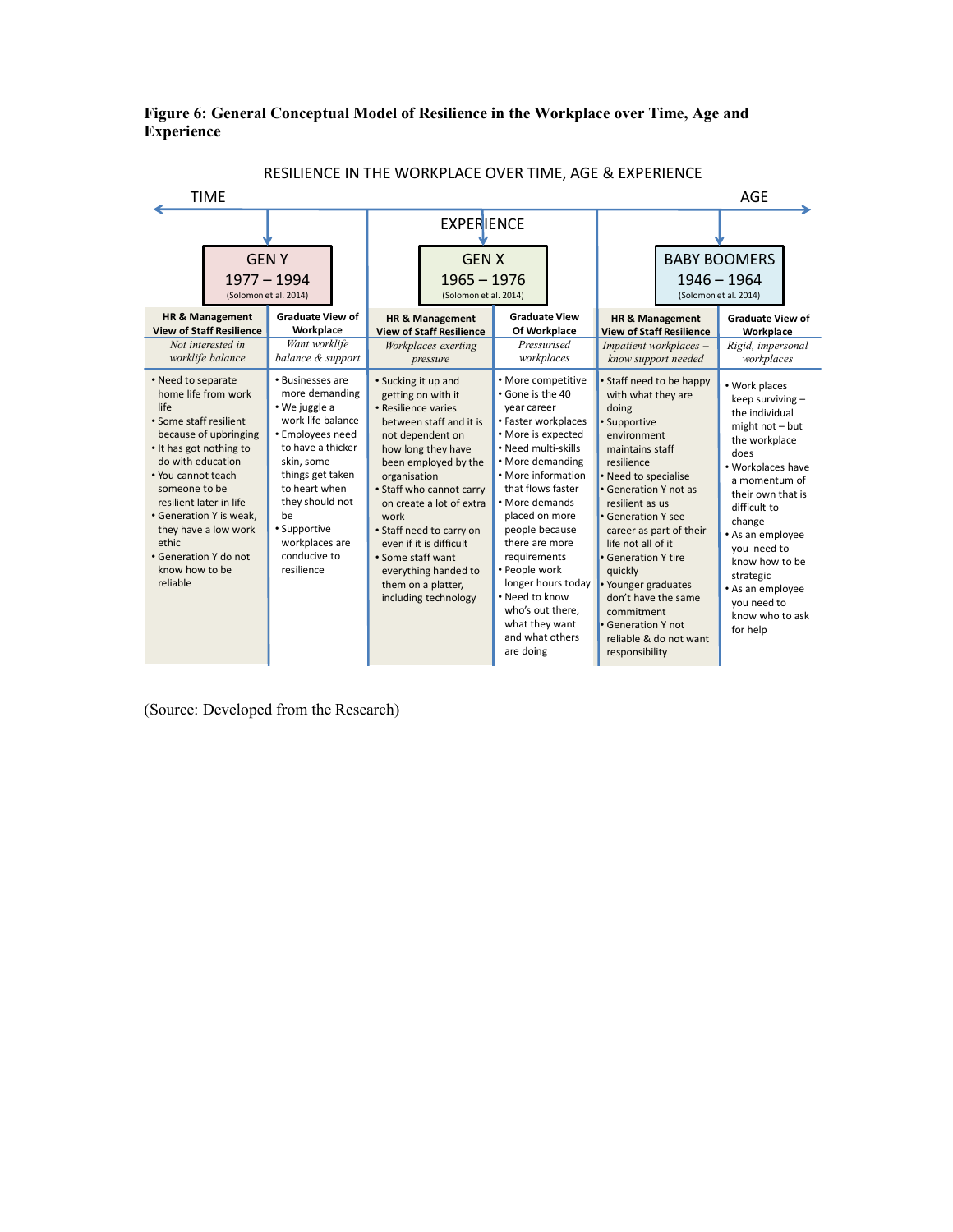| <b>WORKPLACE RESILIENCE FACTORS</b>     |                                        |  |  |  |  |
|-----------------------------------------|----------------------------------------|--|--|--|--|
| <b>Workplace Resilience Risk</b>        | <b>Workplace Resilience Protective</b> |  |  |  |  |
| <b>Factors</b>                          | <b>Factors</b>                         |  |  |  |  |
| Adverse Workplace Events                | <b>Resilience Training Initiatives</b> |  |  |  |  |
| Non-supportive Workplace                | • Supportive Workplace                 |  |  |  |  |
| No/limited Work-life Balance            | <b>Initiatives</b>                     |  |  |  |  |
| <b>Initiatives</b>                      | • Work-life Balance Initiatives        |  |  |  |  |
| <b>Employee Resilience Risk Factors</b> | <b>Employee Resilience Protective</b>  |  |  |  |  |
| Demanding Workplaces                    | <b>Factors</b>                         |  |  |  |  |
| <b>Competitive Environment</b>          | Ability to Carry On                    |  |  |  |  |
| Non-supportive Workplace                | • Taking up Opportunities              |  |  |  |  |
| No/limited Work-life Balance            | <b>Supportive Workplace</b>            |  |  |  |  |
| <b>Initiatives</b>                      | <b>Work-life Balance</b>               |  |  |  |  |